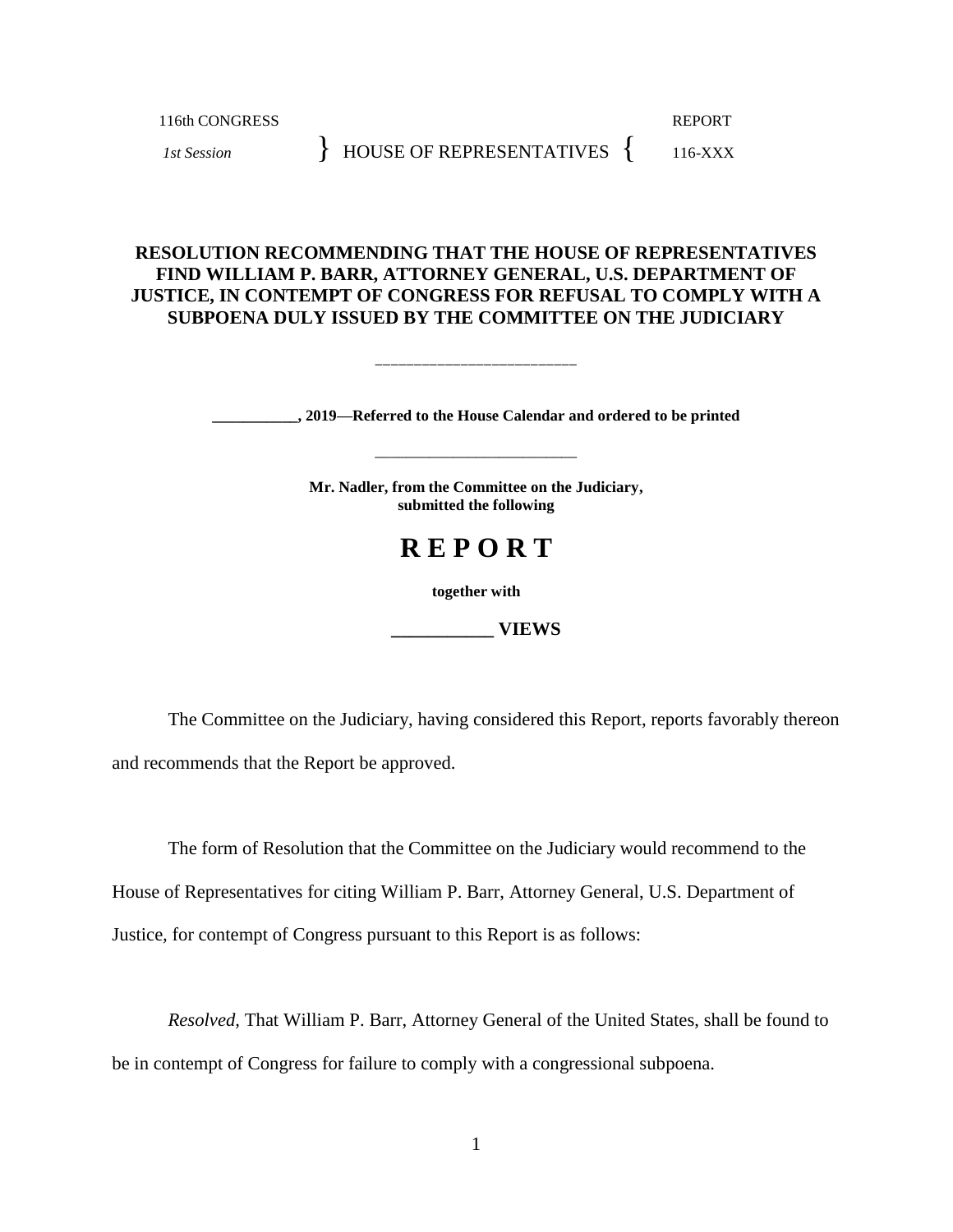*Resolved*, That pursuant to 2 U.S.C. §§ 192 and 194, the Speaker of the House of Representatives shall certify the report of the Committee on the Judiciary, detailing the refusal of William P. Barr, Attorney General, U.S. Department of Justice, to produce documents to the Committee on the Judiciary as directed by subpoena, to the United States Attorney for the District of Columbia, to the end that Mr. Barr be proceeded against in the manner and form provided by law.

*Resolved*, That the Speaker of the House shall otherwise take all appropriate action to enforce the subpoena.

# **CONTENTS**

Page

| New Budget Authority and Tax Expenditures and Congressional Budget Office Cost |
|--------------------------------------------------------------------------------|
|                                                                                |
|                                                                                |
|                                                                                |
|                                                                                |
| [Dissenting\Additional\Minority\Supplemental Views, if applicable]             |

# **PURPOSE AND SUMMARY**

The Judiciary Committee ("the Committee") is currently engaged in an investigation into alleged obstruction of justice, public corruption, and other abuses of power by President Donald Trump, his associates, and members of his Administration. Relatedly, the Committee is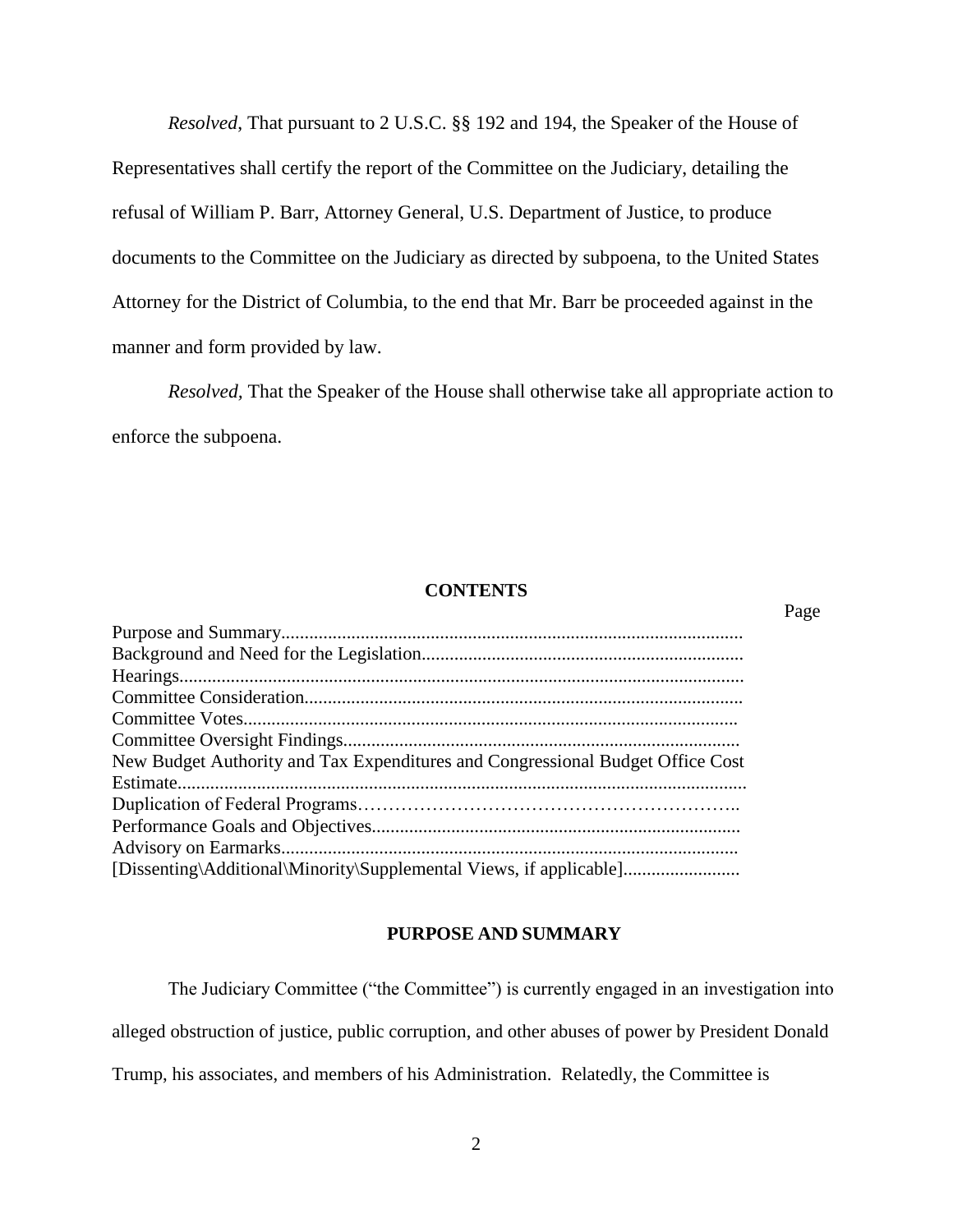considering what legislative, oversight, or constitutional responses may be appropriate in response to any possible misconduct uncovered. For these purposes, the Committee has sought to obtain from Attorney General William Barr and the Department of Justice ("DOJ" or "Department") a complete and unredacted copy, including exhibits and attachments, of the "Report On The Investigation Into Russian Interference In The 2016 Presidential Election" ("Mueller Report") submitted to the Attorney General pursuant to 28 C.F.R.  $\S$  600.8(c) by Special Counsel Robert S. Mueller, III, as well as access to the underlying and supporting evidence and investigatory materials cited in the Mueller Report, and to other materials collected and produced by the Special Counsel's office.

Since first communicating its need to obtain this information, the Committee has acknowledged the Attorney General's legal and policy concerns regarding release of these materials and has sought to negotiate an accommodation acceptable to both the Attorney General and the Committee. Nevertheless, Attorney General Barr failed to comply with the Committee's request for these documents and thereby has hindered the Committee's constitutional, oversight, and legislative functions. Following Attorney General Barr's decision to provide only a redacted version of the Mueller Report to Congress—despite numerous entreaties to work toward a mutually acceptable accommodation—the Committee issued a subpoena on April 19, 2019 directing the Attorney General to produce an unredacted copy of the Mueller Report as well as the underlying materials by May 1, 2019. Attorney General Barr failed to comply with the Committee's subpoena.

3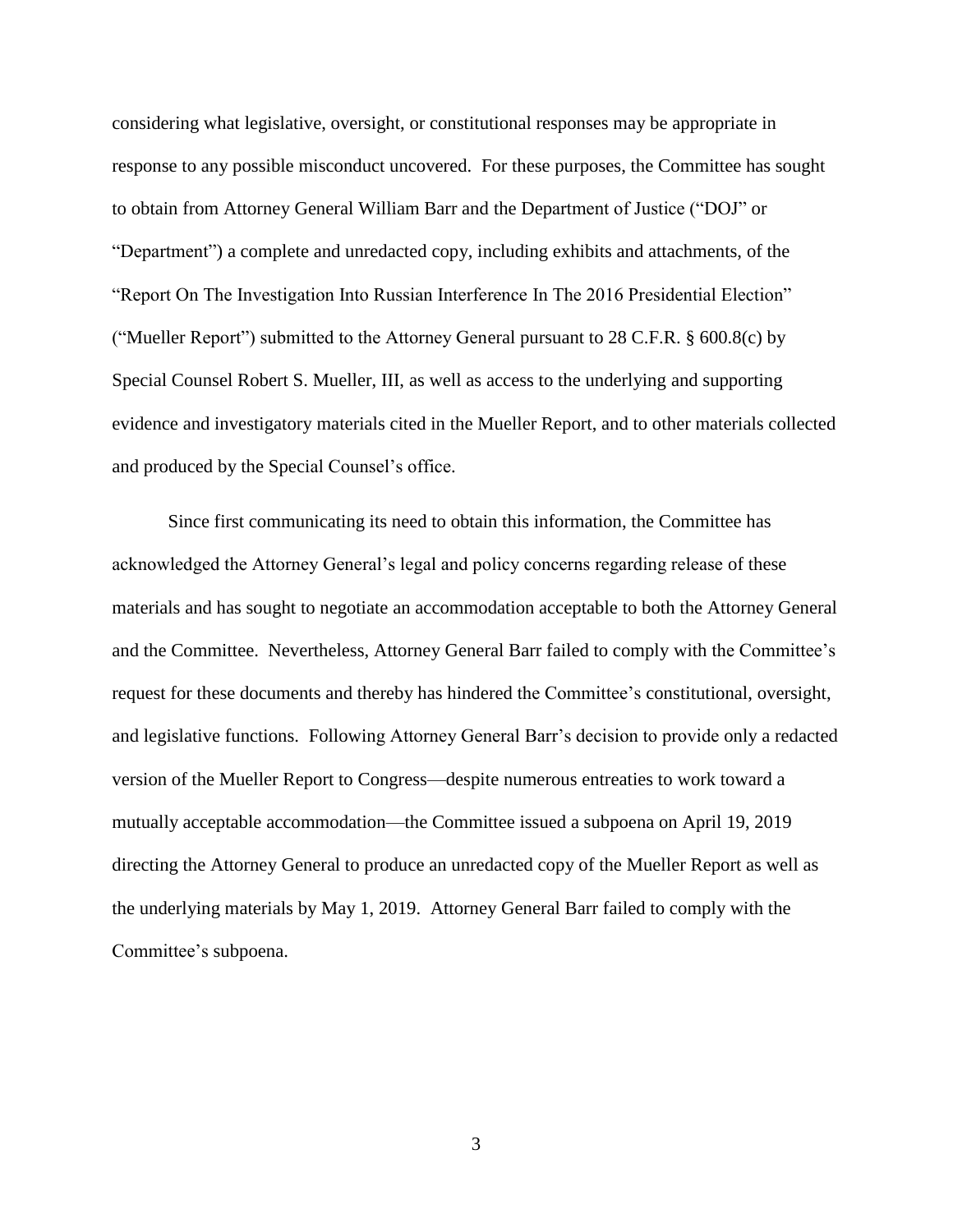The redacted Mueller Report contains numerous findings, including: 1) the Russian government attacked the 2016 U.S. presidential election in "sweeping and systematic fashion"<sup>1</sup> through a social media campaign, and releasing hacked documents; 2 2) Russian intelligence services intentionally focused on state and local databases of registered voters, and state and local websites affiliated with voter registration; for example, **"**[t]he GRU compromised the computer network of the Illinois State Board of Elections … then gained access to a database containing information on millions of registered Illinois voters, and extracted data related to thousands of U.S. voters before the malicious activity was identified";<sup>3</sup> 3) there were numerous links between the Russian government and the presidential campaign of Donald J. Trump ("Trump Campaign" or "Campaign"), which "consisted of business connections, offers of assistance to the Campaign, invitations for candidate Trump and Putin to meet in person, invitations for Campaign officials and representatives of the Russian government to meet, and policy positions seeking improved U.S.–Russian relations";<sup>4</sup> 4) evidence of repeated attempts to obstruct justice by the President, including "multiple acts by the President that were capable of exerting undue influence over law enforcement investigations, including the Russian-interference and obstruction investigations," <sup>5</sup> which were "often carried out through one-on-one meetings in which the President sought to use his official power outside of usual channels";<sup>6</sup> 5) substantial evidence that President Trump's attempts to remove the Special Counsel were linked to investigations that involved the President's conduct and that once the President "became aware that his own conduct was being investigated in an obstruction-of-justice inquiry, he engaged in a

<sup>1</sup> Robert S. Mueller, III, *Report On The Investigation Into Russian Interference In The 2016 Presidential Election* (Mar. 2019), Vol. I, at 1 (hereinafter "Mueller Report").

<sup>2</sup> *Id.* Vol. I, at 4.

<sup>3</sup> *Id.* Vol. I, at 50.

<sup>4</sup> *Id.* Vol. I, at 5.

<sup>5</sup> *Id.* Vol. II, at 157.

<sup>6</sup> *Id.*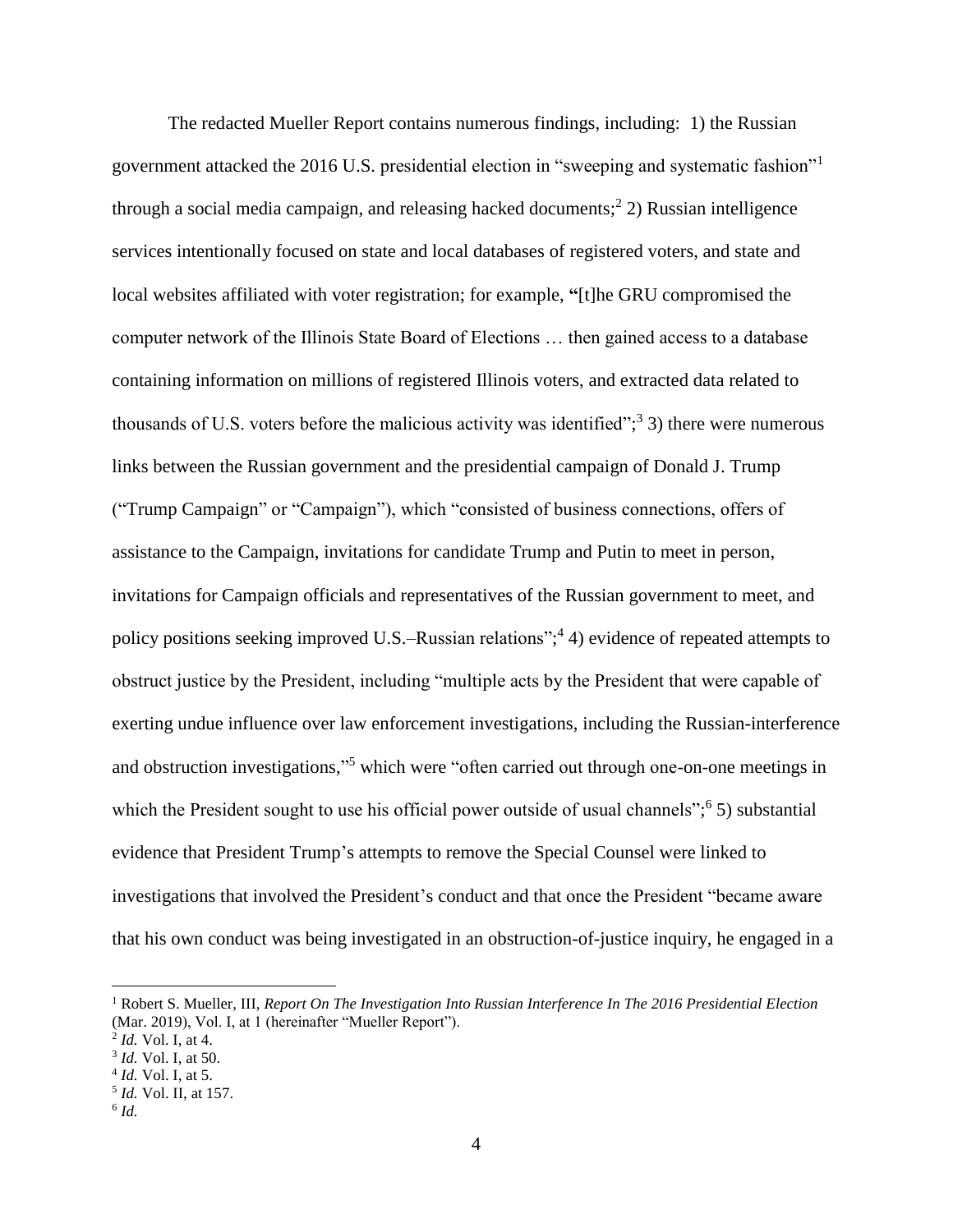second phase of conduct, involving public attacks on the investigation, non-public efforts to control it, and efforts in both public and private to encourage witnesses not to cooperate with the investigation"; 7 and 6) multiple instances where the President sought to prevent his associates from cooperating with investigations, including "substantial evidence … that in repeatedly urging [White House Counsel Donald F.] McGahn to dispute that he was ordered to have the Special Counsel terminated, the President acted for the purpose of influencing McGahn's account in order to deflect or prevent further scrutiny of the President's conduct towards the investigation."<sup>8</sup>

The redacted version of the Mueller Report presents grave concerns about the susceptibility of the nation's democratic institutions to foreign disinformation campaigns and the vulnerability of our election infrastructure. It also demonstrates a compelling need to strengthen laws to improve election security. The redacted Mueller Report, however, does not provide sufficient details for the Committee to perform its own constitutional duty and engage in a thorough independent investigation based on the Mueller Report's findings. It is imperative that the Committee have access to all of the facts contained in the full Mueller Report, to the evidentiary and investigatory materials cited in the Mueller Report, and to other materials produced and collected by the Special Counsel's office. Access to these materials is essential to the Committee's ability to effectively investigate possible misconduct, and consider appropriate legislative, oversight, or other constitutionally warranted responses. Attorney General Barr's refusal to comply with the Committee's subpoena or to engage in a meaningful accommodations process therefore continues to thwart the Committee's ability to fulfill its responsibilities.

<sup>7</sup> *Id.* Vol. II, at 7.

<sup>8</sup> *Id.* Vol. II, at 120.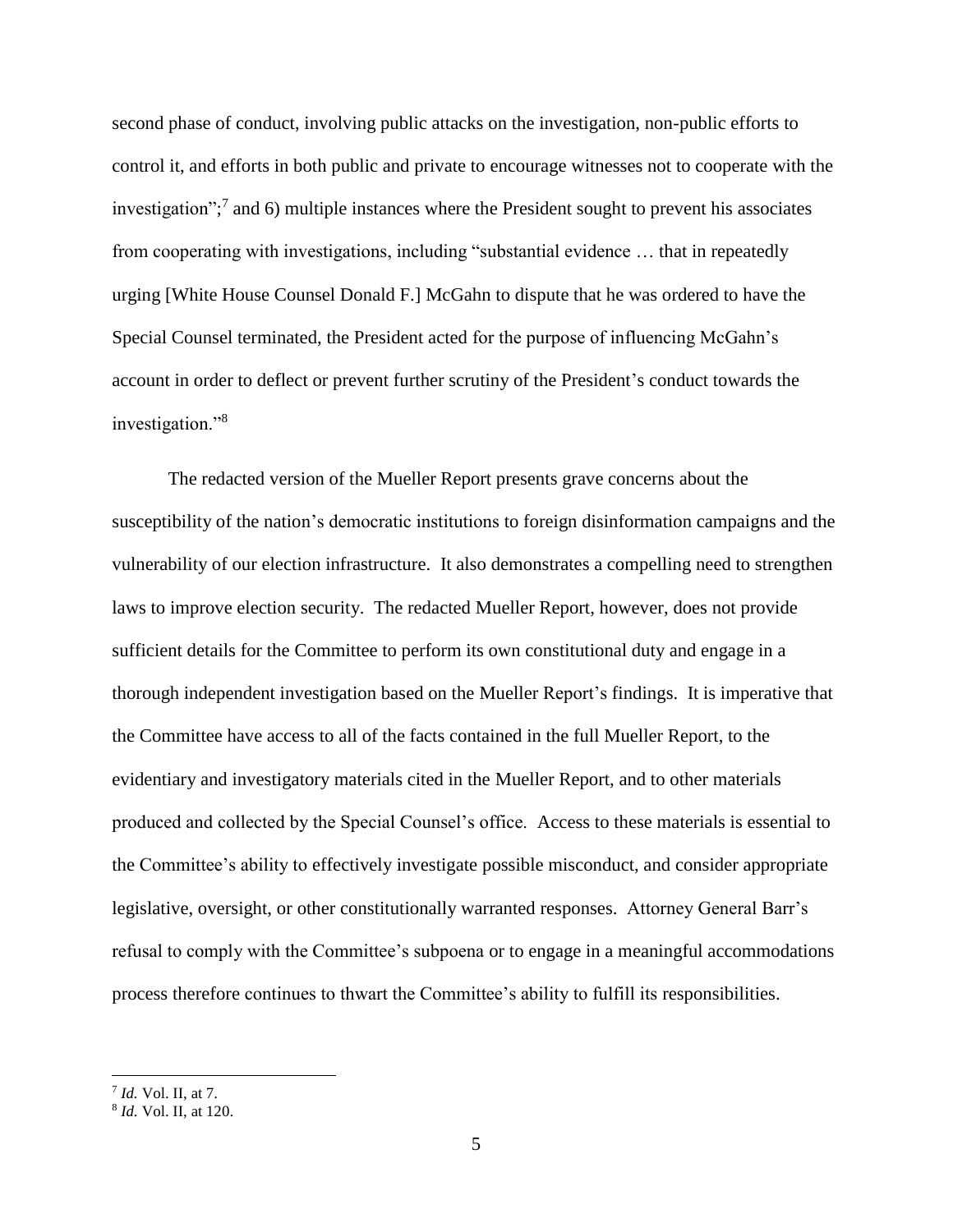#### **BACKGROUND AND NEED FOR THE LEGISLATION**

#### **I. Background**

#### A. *Origins of the Special Counsel's Investigation and the Mueller Report*

On January 6, 2017, the Office of the Director of National Intelligence released an intelligence assessment on "Assessing Russian Activities and Intentions in Recent U.S. Elections."<sup>9</sup> The assessment concluded that "Russian President Vladimir Putin ordered an influence campaign in 2016 aimed at the U.S. presidential election," and that the goals of this campaign were, *inter alia*, "to undermine public faith in the U.S. Democratic process."<sup>10</sup>

On March 2, 2017, Attorney General Jeff Sessions recused himself from any possible DOJ investigations related to the 2016 presidential campaign, given Mr. Sessions's own involvement with the Trump Campaign and his failure to disclose during his confirmation hearing his contacts with Russian Ambassador Sergey Kislyak while serving in his capacity as the Trump Campaign's National Security Committee Chairman.<sup>11</sup> Later that month, at a hearing before the House Permanent Select Committee on Intelligence, Director of the Federal Bureau of Investigation (FBI) James Comey testified that he was authorized by DOJ to confirm that the FBI was currently investigating Russian interference in the 2016 election, as well as whether there was any coordination between individuals associated with the Trump Campaign and the Russian government.<sup>12</sup>

<sup>9</sup> *Assessing Russian Activities and Intentions in Recent U.S. Elections*, Report of the Office of the Director of National Intelligence (Jan. 6, 2019).

<sup>10</sup> *Id.* at ii.

<sup>11</sup> Karoun Demirjian , Ed O'Keefe, Sari Horwitz, & Matt Zapotosky, *Attorney General Jeff Sessions will recuse himself from any probe related to 2016 presidential campaign*, WASH. POST, Mar. 2, 2017.

<sup>12</sup> Matthew Rosenberg, Emmarie Huetteman & Michael S. Schmidt, *Comey Confirms F.B.I. Inquiry on Russia; Sees No Evidence of Wiretapping*, N.Y. TIMES, Mar. 20, 2017.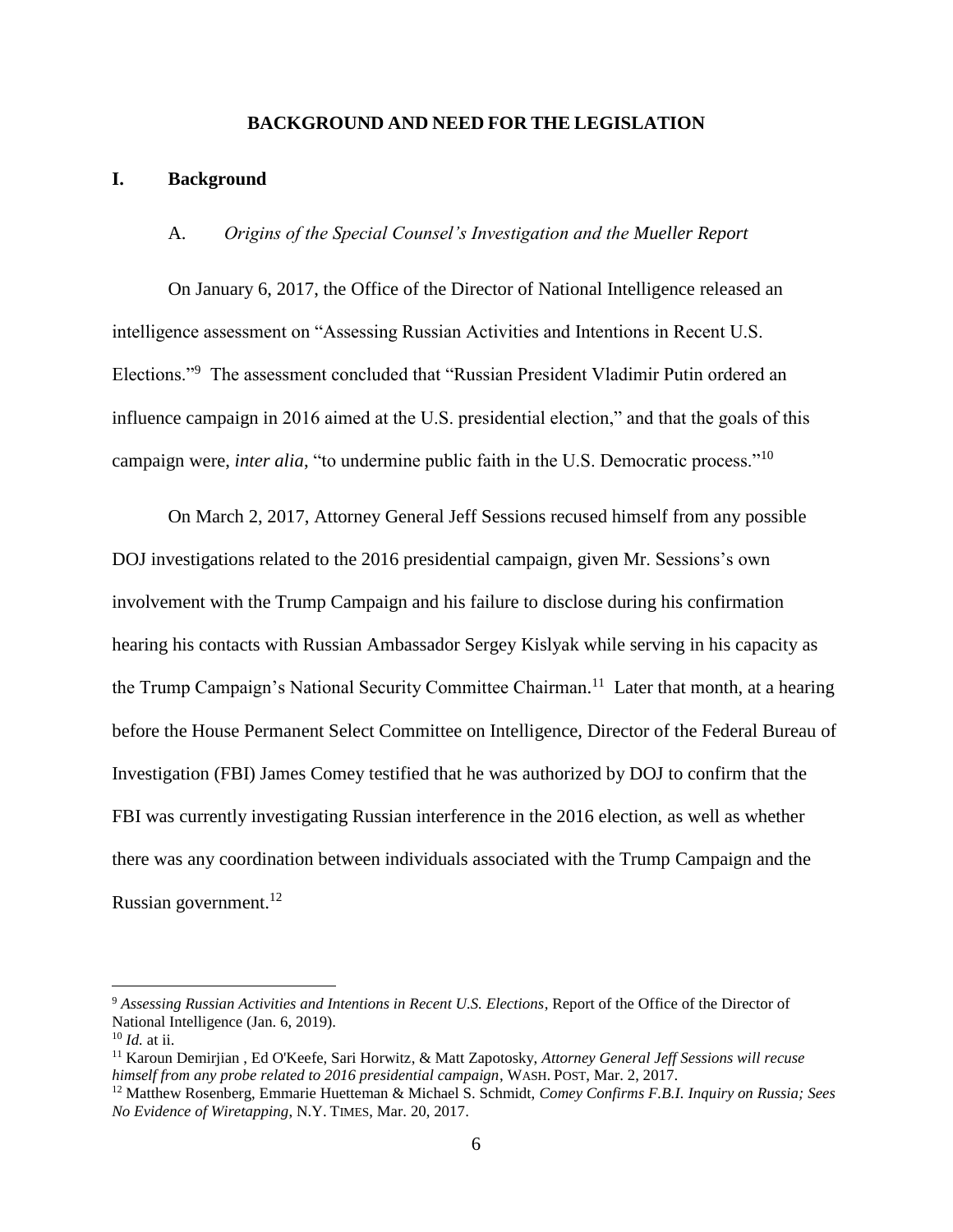On May 9, 2017, President Trump fired Director Comey and subsequently provided conflicting explanations for Mr. Comey's dismissal.<sup>13</sup> On May 17, 2017, Acting Attorney General Rod Rosenstein, pursuant to DOJ regulations,<sup>14</sup> appointed former FBI Director Robert Mueller to serve as Special Counsel.<sup>15</sup> Mr. Rosenstein's order stated that the purpose of Special Counsel Mueller's appointment was "to ensure a full and thorough investigation of the Russian government's efforts to interfere in the 2016 presidential election," as well as to investigate "any links and/or coordination between the Russian government and individuals associated with the campaign of President Donald Trump." Special Counsel Mueller's jurisdiction also included authority to investigate "any matters that arose or may arise directly from the investigation," and "any other matters within the scope of 28 C.F.R.  $\S$  600.4(a)." Section 600.4(a) of the Code of Federal Regulations reads in relevant part that "[t]he jurisdiction of a Special Counsel shall also include the authority to investigate and prosecute federal crimes committed in the course of, and with intent to interfere with, the Special Counsel's investigation, such as perjury, obstruction of justice, destruction of evidence, and intimidation of witnesses." The Special Counsel's investigation resulted in the indictment of 34 individuals and three companies, seven guilty pleas, and one conviction following a jury trial.

According to DOJ regulations, upon the conclusion of the Special Counsel's investigation, "he or she shall provide the Attorney General with a confidential report explaining the prosecution or declination decisions reached by the Special Counsel."<sup>16</sup> The Attorney General, in turn, is required to notify the Chairman and Ranking Member of the House and

<sup>13</sup> Michelle Ye Hee Lee, *All of the White House's conflicting explanations for Comey's firing: A timeline*, WASH. POST, May 12, 2017.

<sup>14</sup> 28 C.F.R. § 600 *et. seq*. (2019).

<sup>&</sup>lt;sup>15</sup> Office of the Deputy Attorney General, U.S. Dep't of Justice, Order No. 3915-2017 (2017).

<sup>16</sup> 28 C.F.R. §§ 600.8(c) (2019).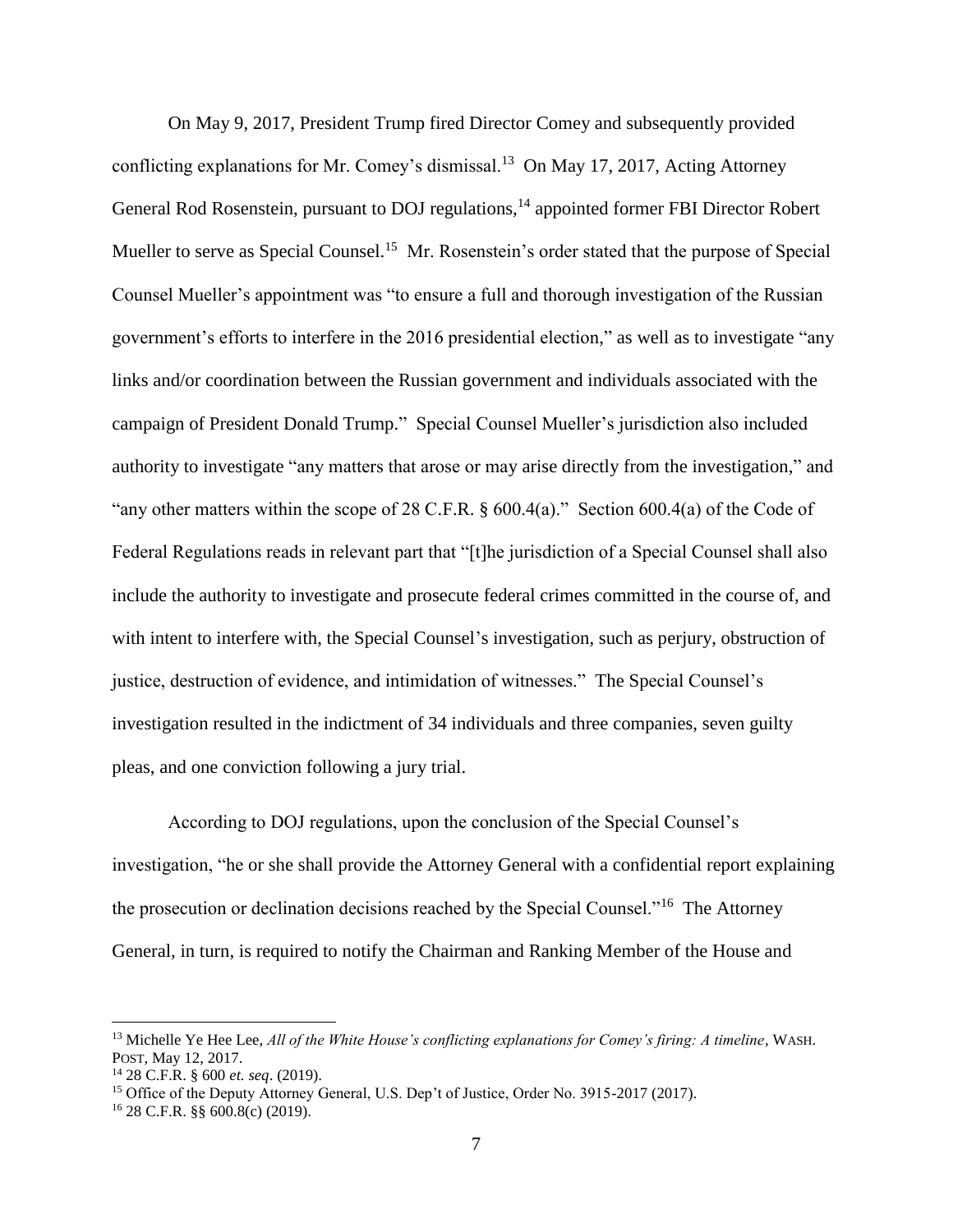Senate Judiciary Committees when the Special Counsel concludes an investigation.<sup>17</sup> On March 22, 2019, Attorney General Barr notified the Committee that he had received the Report from Special Counsel Mueller.<sup>18</sup> On March 24, 2019, Attorney General Barr provided the Committee his summary of principal conclusions of the Mueller Report.<sup>19</sup> On April 18, 2019, nearly four weeks after Special Counsel Mueller submitted his confidential Report, the Attorney General released a redacted copy of the Report to Congress and the public.

# B. *Requests for Information from the Department of Justice Regarding the Mueller Report and Subpoena Issued to Attorney General William Barr*

In February 2019, well before Attorney General Barr received the Mueller Report, the Committee commenced the process of informing DOJ that it sought an unredacted copy of the Mueller Report once it was completed as well as access to the underlying materials. As described below, the Committee has from that time to the present also expressed its willingness to consider the Department's legal and policy concerns related to the release of such materials and offered to negotiate mutually acceptable solutions.

On February 22, 2019, Chairman Jerrold Nadler along with five other committee chairs wrote a letter to Attorney General Barr indicating their expectation that DOJ would disclose the Mueller Report to the public "to the maximum extent permitted by law," and requesting that "to the extent that the Department believes that certain aspects of the report are not suitable for

 $17$  28 C.F.R. § 600.9(a)(3) (2019).

<sup>&</sup>lt;sup>18</sup> Letter to Hon. Jerrold Nadler, Chairman, H. Comm. on the Judiciary; Hon. Lindsey Graham, Chairman, S. Comm. on the Judiciary; Hon. Doug Collins, Ranking Member, H. Comm. on the Judiciary; Hon. Dianne Feinstein, Ranking Member, S. Comm. on the Judiciary, from William Barr, Attorney General, U.S. Dep't of Justice (Mar. 22, 2019) (hereinafter "Notification Letter").

<sup>&</sup>lt;sup>19</sup> Letter to Hon. Jerrold Nadler, Chairman, H. Comm. on the Judiciary; Hon. Lindsey Graham, Chairman, S. Comm. on the Judiciary; Hon. Doug Collins, Ranking Member, H. Comm. on the Judiciary; Hon. Dianne Feinstein, Ranking Member, S. Comm. on the Judiciary, from William Barr, Attorney General, U.S. Dep't of Justice (Mar. 24, 2019).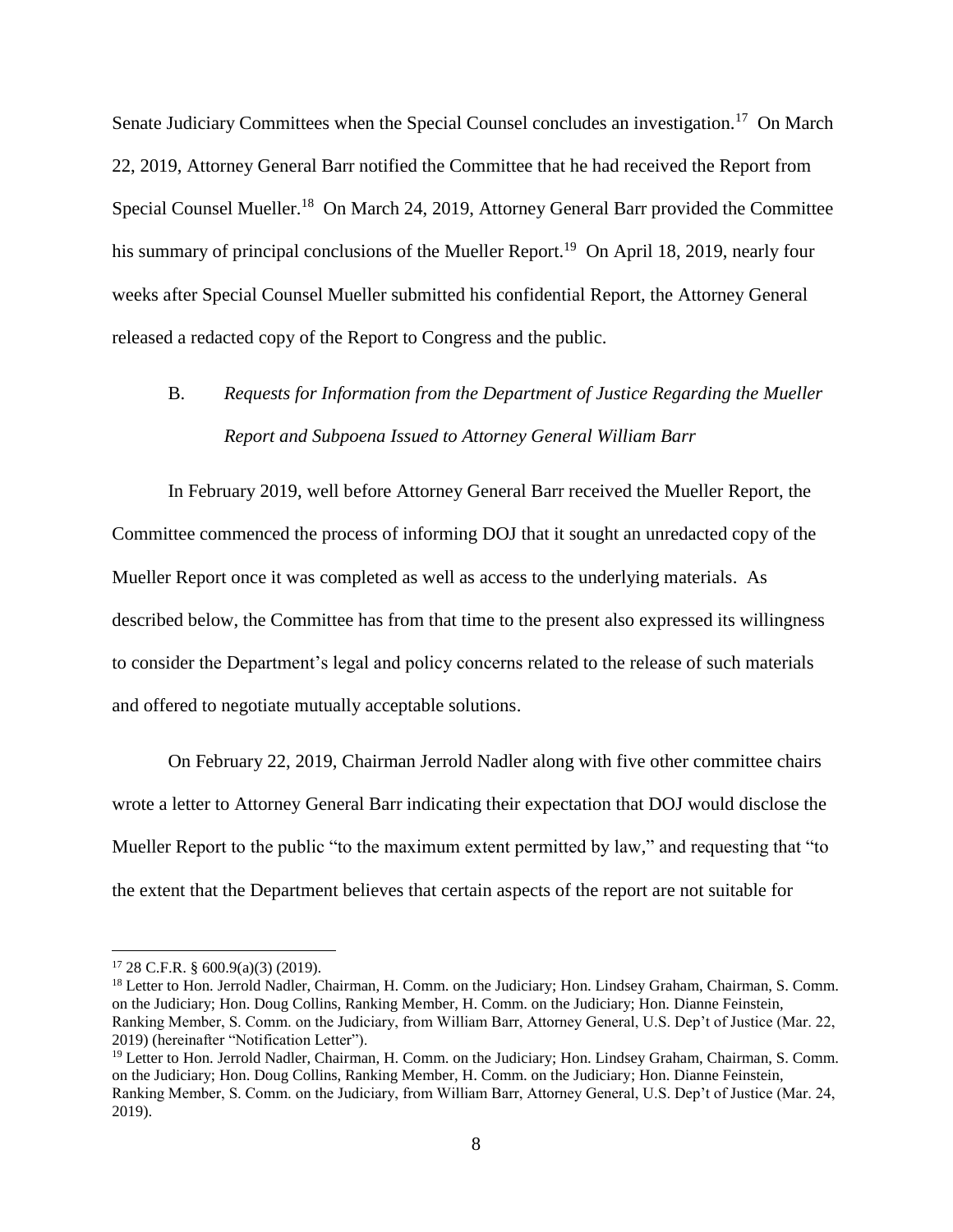immediate public release," the Department provide that information to Congress "along with your reasoning for withholding the information from the public."<sup>20</sup> The letter further stated the expectation that DOJ would provide "to our Committees, upon request and consistent with applicable law, other information and material obtained or produced by the Special Counsel."<sup>21</sup> Thereafter, the full House of Representatives unanimously endorsed this view.<sup>22</sup> On March 14, 2019, the House voted 420 to 0 in favor of a resolution calling for "the public release of any report…except to the extent the public disclosure of any portion thereof is expressly prohibited by law" and for "the full release to Congress of any report, including findings, Special Counsel Mueller provides to the Attorney General."<sup>23</sup>

In spite of these reasonable requests from the House and the Committee to receive the unredacted Mueller Report and the underlying materials, as well as the House's position that it is entitled to information beyond what might be made publicly available, Attorney General Barr's communications during this period drew no distinction between Congress and the public, and ignored the Committee's requests for materials underlying the Mueller Report. In his March 22, 2019 notification letter, Attorney General Barr indicated that he would in short order "advise" the Committee of the Special Counsel's "principal conclusions" and that he would consult with Deputy Attorney General Rosenstein and Special Counsel Mueller "to determine what other information from the report can be released to Congress and the public consistent with the law,

<sup>&</sup>lt;sup>20</sup> Letter to Hon. William Barr, Attorney General, U.S. Dep't of Justice, from Hon. Jerrold Nadler, Chairman, H. Comm. on the Judiciary; Hon. Adam Schiff, Chairman, H. Permanent Select Comm. on Intelligence; Hon. Elijah Cummings, Chairman, H. Comm. on Oversight and Reform; Hon. Elliot Engel, Chairman, H. Comm. on Foreign Affairs; Hon. Maxine Waters, Chairwoman, H. Comm. on Financial Services & Hon. Richard Neal, Chairman, H. Comm. on Ways and Means (Feb. 22, 2019).

<sup>21</sup> *Id.*

<sup>22</sup> 165 Cong. Rec. H2731-32 (daily ed. Mar. 14, 2019).

<sup>&</sup>lt;sup>23</sup> H.Con.Res.24, Expressing the Sense of Congress that the Report of Special Counsel Mueller Should Be Made Available to the Public and to Congress, 116th Cong. (2019).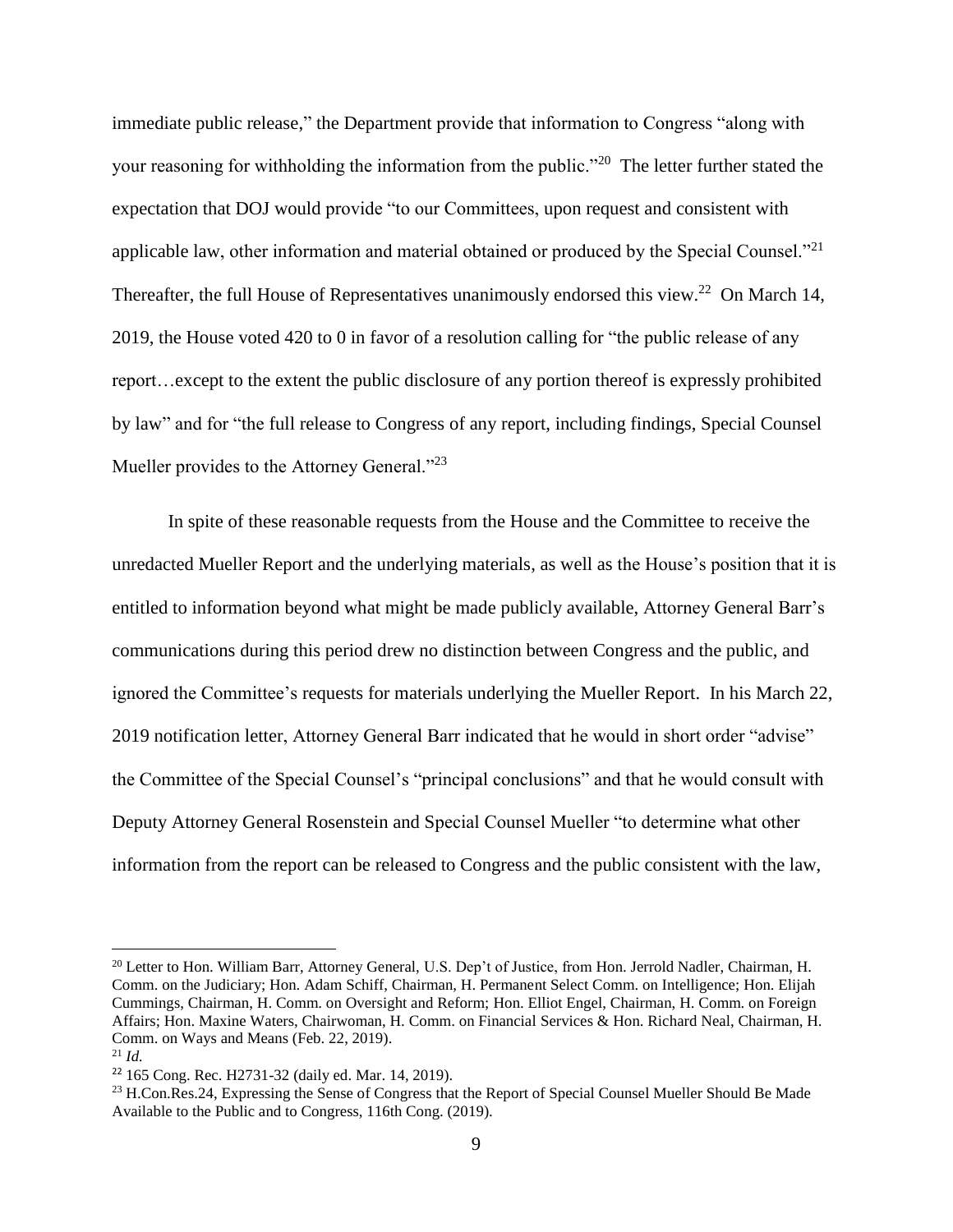including the Special Counsel regulations, and the Department's longstanding policies and practices."<sup>24</sup>

On March 24, 2019, Attorney General Barr wrote a letter summarizing the Mueller Report's "principal conclusions."<sup>25</sup> The letter also briefly discussed the status of the Department's review of the Mueller Report. Again, the Attorney General failed to address the Committee's stated expectation that it receive an unredacted copy and access to the Mueller Report's underlying materials. Instead, the Attorney General reiterated his intent to "release as much of the Special Counsel's report as I can consistent with applicable law, regulations, and Departmental policies," and indicated his intent to withhold material that "is or could be subject to Federal Rule of Criminal Procedure 6(e)."<sup>26</sup>

In response, on March 25, 2019, Chairman Nadler along with the chairs of five other committees wrote a letter to Attorney General Barr formally requesting that he "release the Special Counsel's full report to Congress no later than Tuesday, April 2 [2019]" and that he begin "transmitting the underlying evidence and materials to the relevant committees at that time."<sup>27</sup> The letter further expressed the committees' willingness to accommodate the Attorney General's concerns, noting that "[t]o the extent that you believe applicable law limits your ability

<sup>&</sup>lt;sup>24</sup> Notification Letter.

<sup>&</sup>lt;sup>25</sup> Letter to Hon. Jerrold Nadler, Chairman, H. Comm. on the Judiciary; Hon. Lindsey Graham, Chairman, S. Comm. on the Judiciary; Hon. Doug Collins, Ranking Member, H. Comm. on the Judiciary; Hon. Dianne Feinstein, Ranking Member, S. Comm. on the Judiciary, from William Barr, Attorney General, U.S. Dep't of Justice (Mar. 24, 2019).

 $^{26}$  *Id.* 

<sup>&</sup>lt;sup>27</sup> Letter to Hon. William Barr, Attorney General, U.S. Dep't of Justice, from Hon. Jerrold Nadler, Chairman, H. Comm. on the Judiciary; Hon. Adam Schiff, Chairman, H. Permanent Select Comm. on Intelligence; Hon. Elijah Cummings, Chairman, H. Comm. on Oversight and Reform; Hon. Elliot Engel, Chairman, H. Comm. on Foreign Affairs; Hon. Maxine Waters, Chairwoman, H. Comm. on Financial Services & Hon. Richard Neal, Chairman, H. Comm. on Ways and Means (Mar. 25, 2019).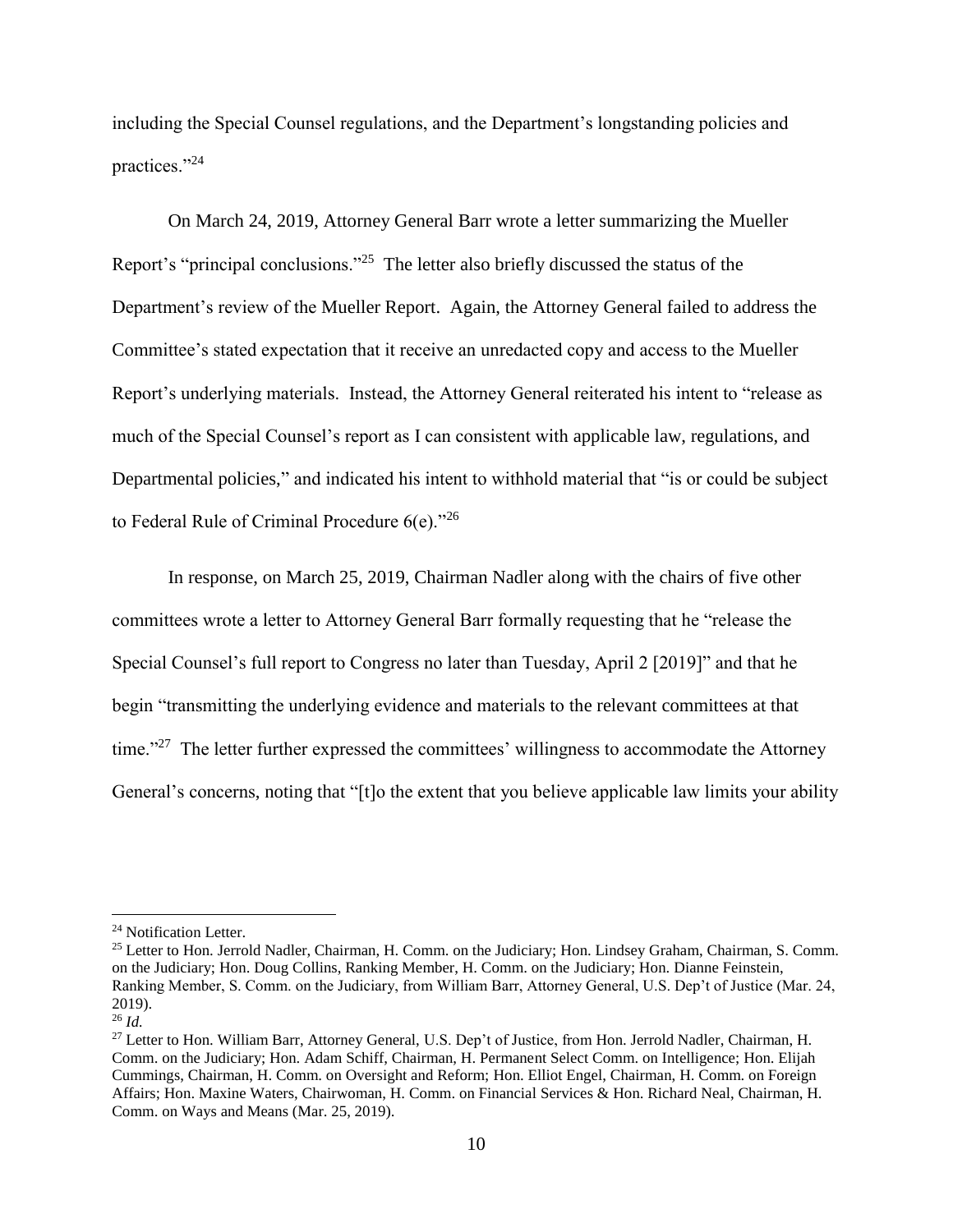to comply, we urge you to begin the process of consultation with us immediately in order to establish shared parameters for resolving those issues without delay."<sup>28</sup>

The committee chairs' March 25 letter also addressed the reasons underlying their request. The chairs explained that "the release of the full report and the underlying evidence and documents is urgently needed" by the committees "to perform their duties under the Constitution." As the chairs explained, "[t]hose duties include evaluating the underlying facts and determining whether legislative or other reforms are required—both to ensure that the Justice Department is able to carry out investigations without interference or obstruction by the President and to protect our future elections from foreign interference."<sup>29</sup>

On March 29, 2019, Attorney General Barr responded to Chairman Nadler's March 25 letter, but failed to address the committee chairs' requests and their explicit offer to begin consultations over access to the Mueller Report's underlying materials.<sup>30</sup> Instead, the Attorney General reiterated that the Department was preparing the Mueller Report for release by making what he described as "the redactions that are required."<sup>31</sup> The Attorney General described four categories of information he intended to withhold from both Congress and the public: 1) material subject to Federal Rule of Criminal Procedure 6(e); 2) material that the intelligence community identifies as potentially compromising sensitive sources and methods; 3) material whose release could affect ongoing matters; and 4) information that would unduly infringe on the personal privacy and reputational interests of "peripheral third parties."<sup>32</sup> The Attorney General indicated

 $\overline{a}$  $^{28}$  *Id.* 

<sup>29</sup> *Id.*

<sup>&</sup>lt;sup>30</sup> Letter to Hon. Jerrold Nadler, Chairman, H. Comm. on the Judiciary, & Hon. Lindsey Graham, Chairman, S. Comm. on the Judiciary from Hon. William Barr, Attorney General, U.S. Dep't of Justice (Mar. 29, 2019). <sup>31</sup> *Id.*

<sup>32</sup> *Id.*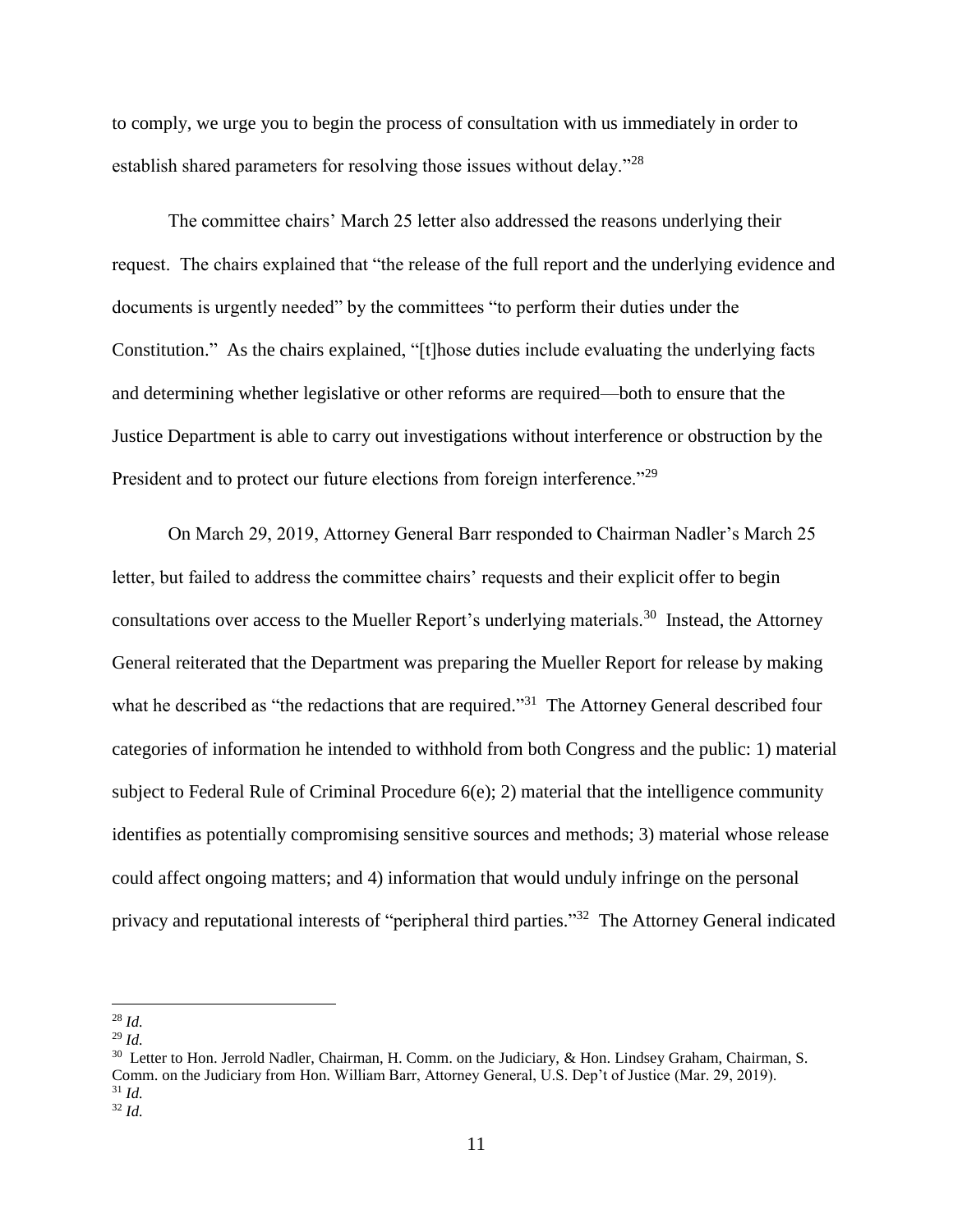the Mueller Report would be released "in mid-April, if not sooner," and offered to testify before the House Judiciary Committee on May 2, 2019.<sup>33</sup>

During this period, Committee majority staff engaged in discussions with DOJ Office of Legislative Affairs (OLA) officials in an attempt to begin the accommodations process offered in the chairs' March 25 letter, but the parties were ultimately unable to reach an agreement. OLA officials eventually informed Committee majority staff on March 29, 2019 that the Department had no plans to share redacted portions of the Mueller Report with Congress, but indicated that further negotiations could proceed following the Mueller Report's public release.

On April 1, 2019, Chairman Nadler and the chairs of the five other committees again wrote to Attorney General Barr urging him to "begin the process of consultation with us immediately" and to inform him that the Judiciary Committee "plans to begin the process of authorizing subpoenas for the report and underlying evidence and materials."<sup>34</sup> The letter contained a detailed appendix describing the nature of the committees' need for the Mueller Report and the underlying evidence, noting that "[t]he longer the delay in obtaining this information, the more harm will accrue to Congress's independent duty to investigate misconduct by the President and to assure public confidence in the independence of federal law enforcement operations."<sup>35</sup> The letter further explained that neither Rule  $6(e)$  nor any applicable privilege barred disclosure of these materials to Congress. Additionally, the letter stated that to the extent the Department believed it was unable to produce any materials due to Rule 6(e),

<sup>33</sup> *Id.* 

<sup>&</sup>lt;sup>34</sup> Letter to Hon. William Barr, Attorney General, U.S. Dep't of Justice, from Hon. Jerrold Nadler, Chairman, H. Comm. on the Judiciary; Hon. Adam Schiff, Chairman, H. Permanent Select Comm. on Intelligence; Hon. Elijah Cummings, Chairman, H. Comm. on Oversight and Reform; Hon. Elliot Engel, Chairman, H. Comm. on Foreign Affairs; Hon. Maxine Waters, Chairwoman, H. Comm. on Financial Services & Hon. Richard Neal, Chairman, H. Comm. on Ways and Means (Apr. 1, 2019). <sup>35</sup> *Id.*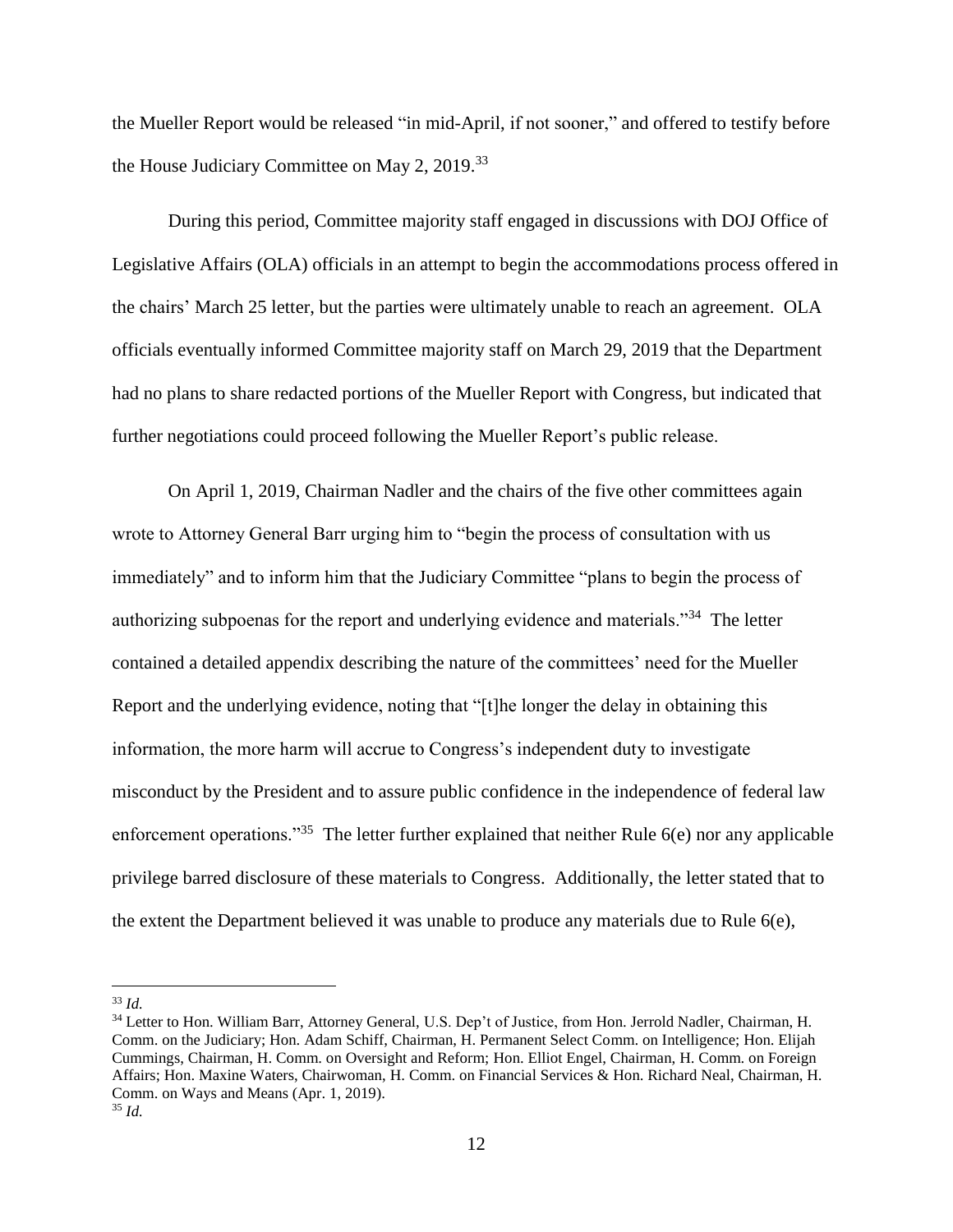which pertains to grand jury secrecy, then "it should seek leave from the district court to produce those materials to Congress—as it has done in analogous situations in the past."<sup>36</sup>

That same day, Chairman Nadler announced a markup to authorize the issuance of a subpoena for the Mueller Report and the underlying material, and released a statement that "Attorney General Barr has thus far indicated he will not meet the April 2 deadline set by myself and five other committee chairs, and refused to work with us to provide the full report, without redactions, to Congress."<sup>37</sup> On April 3, 2019, the Committee, by a vote of 24 to 17, authorized Chairman Nadler to issue a subpoena for the Mueller Report and the underlying evidence. The Chairman did not, however, issue the subpoena pending further efforts to reach an accommodation with DOJ.

At an appearance before the House Appropriations Committee on April 9, 2019, Attorney General Barr stated that he had no intention of accommodating the Committee's request until after the Mueller Report's public release.<sup>38</sup> When directly asked whether DOJ would request the district court to approve the release of grand jury material to the Committee, Attorney General Barr responded, "My intention is not to ask for it at this stage."<sup>39</sup>

On April 11, 2019, Chairman Nadler, along with Chairman Adam Schiff, Speaker of the House Nancy Pelosi, Senate Minority Leader Charles Schumer, Senate Judiciary Committee Ranking Member Dianne Feinstein, and Senate Intelligence Committee Vice Chairman Mark Warner, wrote to Attorney General Barr to reiterate that "as a matter of law, Congress is entitled

<sup>36</sup> *Id.*

 $\overline{a}$ 

<sup>37</sup> Press Release, H. Comm. on the Judiciary, Wednesday: House Judiciary to Hold Markup to Authorize Subpoenas for Full Mueller Report and Related Matters, *available at* [https://judiciary.house.gov/news/press](https://judiciary.house.gov/news/press-releases/wednesday-house-judiciary-hold-markup-authorize-subpoenas-full-mueller-report)[releases/wednesday-house-judiciary-hold-markup-authorize-subpoenas-full-mueller-report.](https://judiciary.house.gov/news/press-releases/wednesday-house-judiciary-hold-markup-authorize-subpoenas-full-mueller-report) <sup>38</sup> Ellis Kim, *AG Barr: No Plans to Ask Court to Release Grand Jury Info in Mueller Report*, NAT'L L. J., Apr. 9, 2019.

<sup>39</sup> *Id.*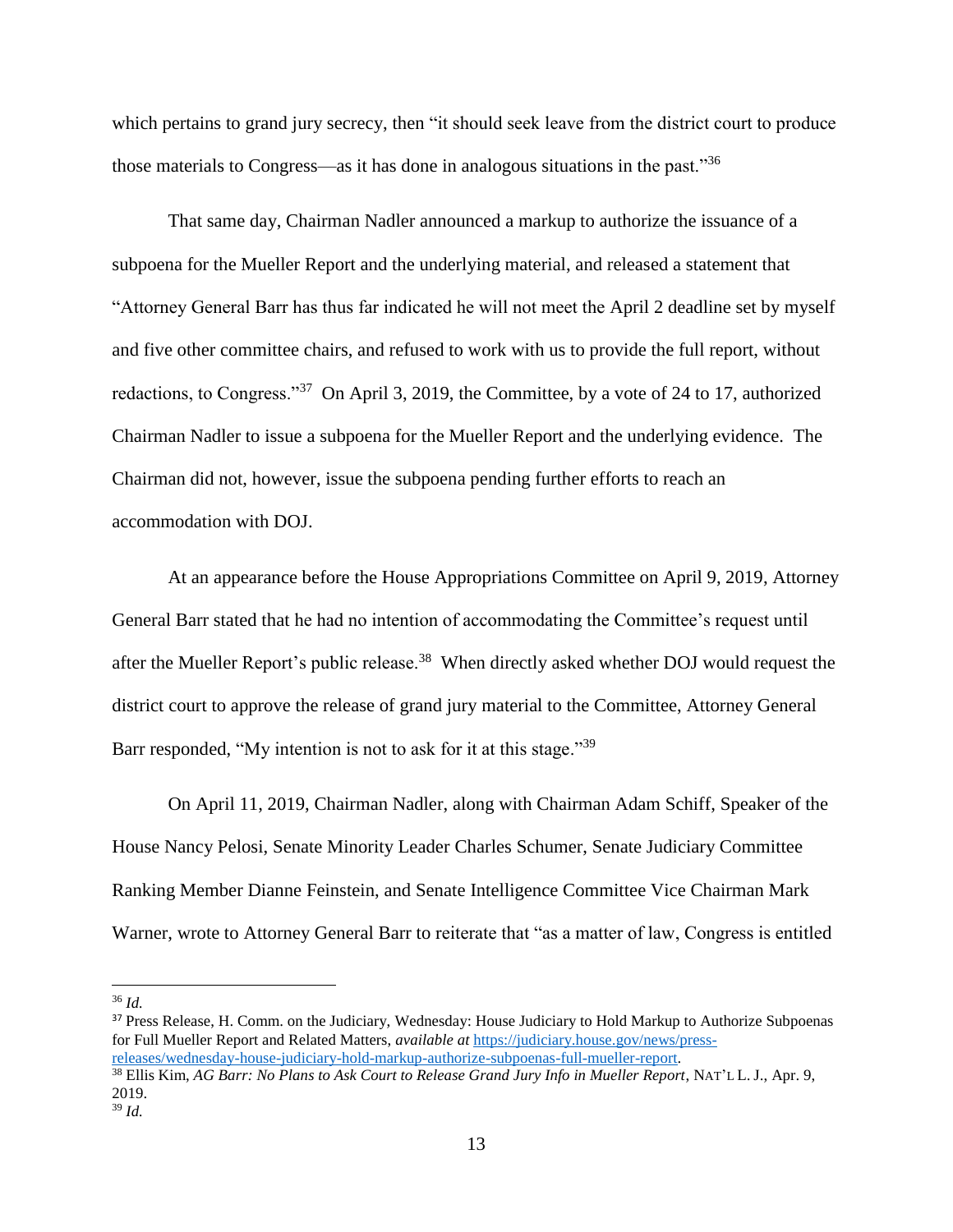to the full report . . . as well as the underlying evidence," and to remind him that "the Department of Justice has an obligation to work with the relevant committees of the House and Senate to reach an accommodation on the full report and the underlying evidence."<sup>40</sup> They further noted that "we have received no direct response, and you have made no effort to work with us to accommodate our concerns. This work should not wait until after you have provided a redacted report."<sup>41</sup>

Attorney General Barr released a redacted version of the Mueller Report to Congress and to the public on April 18, 2019. The substance of even the redacted Report expressly affirmed Congress' independent authority to conduct its own investigation pursuant to its legislative, oversight, and other constitutional prerogatives. Specifically, the Special Counsel noted the need not to "preempt constitutional processes for addressing presidential misconduct," affirmed that "Congress can validly make obstruction-of-justice statutes applicable to corruptly motivated official acts of the President," and rejected President Trump's "statutory and constitutional defenses to the potential application of the obstruction-of-justice statutes to the President's conduct."<sup>42</sup>

Although the Committee had requested the unredacted Mueller Report on numerous occasions and had requested in multiple letters to begin consultation regarding access to redacted and underlying materials, Attorney General Barr refused to engage the Committee. In fact, Attorney General Barr did not make a direct, concrete offer to accommodate the Committee's

<sup>40</sup> Letter to Hon. William Barr, Attorney General, U.S. Dep't of Justice, from Hon. Nancy Pelosi, Speaker, U.S. House of Representatives; Hon. Charles Schumer, Minority Leader, U.S. Senate; Hon. Jerrold Nadler, Chairman, H. Comm. on the Judiciary; Hon. Adam Schiff, Chairman, H. Permanent Select Comm. on Intelligence, Hon. Dianne Feinstein, Ranking Member, S. Comm. on the Judiciary & Hon. Mark Warner, Vice Chairman, S. Select Comm. on Intelligence (Apr. 11, 2019).

<sup>41</sup> *Id.* 

<sup>42</sup> Mueller Report Vol. II, at 1, 171, 159.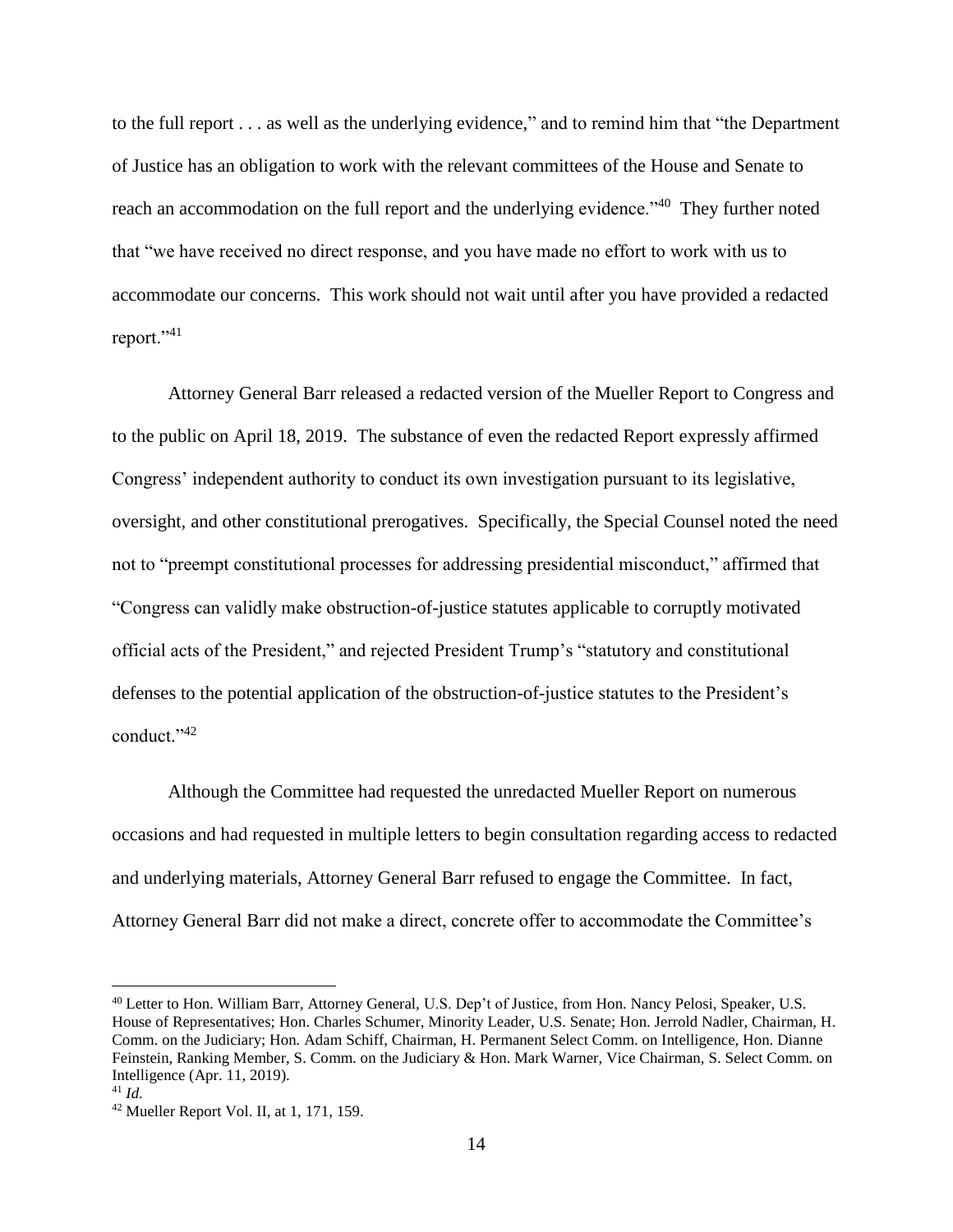request until after he released the redacted Mueller Report. In his letter accompanying the Mueller Report, Attorney General Barr finally acknowledged that "you have expressed an interest in viewing an unredacted version of the report," but offered only to make a less redacted version of the Mueller Report available for review with grand jury information still withheld.<sup>43</sup>

Furthermore, in a separate letter written on April 18, 2019, Assistant Attorney General Stephen Boyd detailed the specific terms of Attorney General Barr's offer.<sup>44</sup> The Attorney General would only permit the majority and minority leaders of the House and Senate, and Chairs and Ranking Members of select House and Senate Committees, including Chairman Nadler and Ranking Member Collins, along with a single staff member each, to review at the Department of Justice "certain material redacted in the publicly released report" and for a limited period of time between April 22 and April 26, 2019.<sup>45</sup> The Department further offered to permit review of a less-redacted version of the Mueller Report to the same limited group on Capitol Hill for a one-week period starting on April 29, 2019.<sup>46</sup> The Department insisted that any notes taken would also have to remain at the Department in a secure facility.<sup>47</sup>

On April 19, 2019, Chairman Nadler informed Attorney General Barr that although "the current proposal is not workable, we are open to discussing a reasonable accommodation with the Department that would protect law enforcement sensitive information while allowing

<sup>43</sup> Letter to Hon. Jerrold Nadler, Chairman, H. Comm. on the Judiciary; Hon. Lindsey Graham, Chairman, S. Comm. on the Judiciary; Hon. Doug Collins, Ranking Member, H. Comm. on the Judiciary; Hon. Dianne Feinstein, Ranking Member, S. Comm. on the Judiciary, from William Barr, Attorney General, U.S. Dep't of Justice (Apr. 18, 2019).

<sup>44</sup> Letter to Hon. Jerrold Nadler, Chairman, H. Comm. on the Judiciary & Hon. Lindsey Graham, Chairman, S. Comm. on the Judiciary, from Stephen Boyd, Assistant Attorney General, U.S. Dep't of Justice (Apr. 18, 2019). <sup>45</sup> *Id.*

<sup>46</sup> *Id.*

<sup>47</sup> *Id.*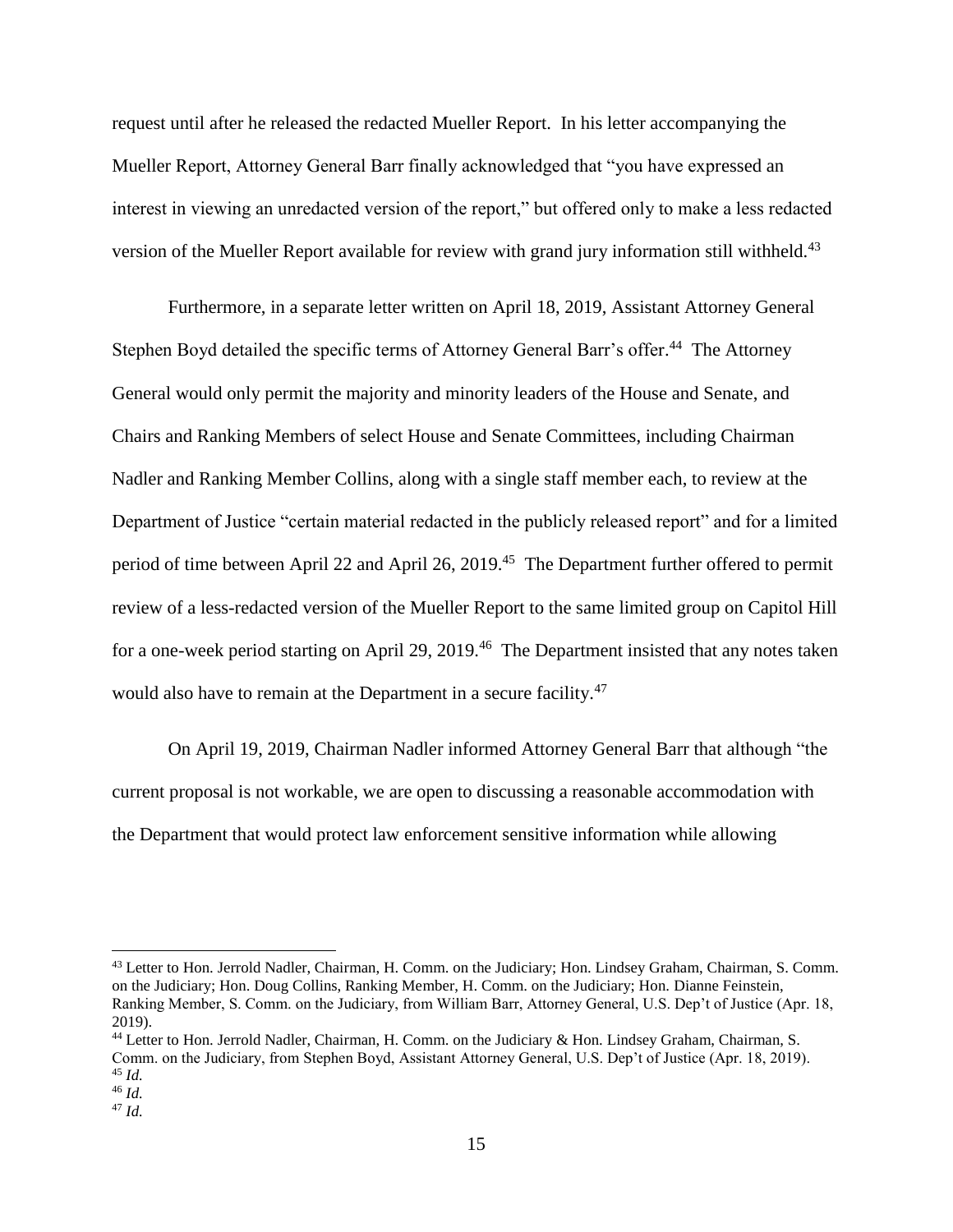Congress to fulfill its constitutional duties."<sup>48</sup> On that same day, Chairman Nadler issued a subpoena to Attorney General Barr for: (1) the full Mueller Report, including any exhibits or attachments; (2) all materials referenced in the Mueller Report; and (3) all materials obtained or produced by the Special Counsel's office. The subpoena required production of these materials by May 1, 2019. In a statement released to the public, Chairman Nadler explained, "I am open to working with the Department to reach a reasonable accommodation for access to these materials, however I cannot accept any proposal which leaves most of Congress in the dark, as they grapple with their duties of legislation, oversight and constitutional accountability."<sup>49</sup> To emphasize Congress' willingness to accommodate the Department's concerns, Speaker Pelosi on May 1, 2019, wrote the Attorney General directly to urge that initial proposals for resolving the dispute that had been raised at an in-person meeting of Congressional and Department staff on April 29, 2019 "be given serious consideration by you so we can work together productively."<sup>50</sup>

On May 1, 2019, the Department informed the Committee that it would not comply with Chairman Nadler's subpoena.<sup>51</sup> On May 3, 2019, Chairman Nadler responded to the Department's May 1 letter, noting:

[T]he Department has never explained why it is willing to allow only a small number of Members to view a less-redacted version of the report, subject to the condition that they cannot discuss what they have seen with anyone else. The Department also remains unwilling to work with the Committee to seek a court

<sup>48</sup> Letter to Hon. William Barr, Attorney General, U.S. Dep't of Justice, from Hon. Nancy Pelosi, Speaker, U.S. House of Representatives; Hon. Charles Schumer, Minority Leader, U.S. Senate; Hon. Jerrold Nadler, Chairman, H. Comm. on the Judiciary; Hon. Adam Schiff, Chairman, H. Permanent Select Comm. on Intelligence; Hon. Dianne Feinstein, Ranking Member, S. Comm. on the Judiciary & Hon. Mark Warner, Vice Chairman, S. Select Comm. on Intelligence (Apr. 19, 2019).

<sup>49</sup> Press Release, H. Comm. on the Judiciary, Chairman Nadler Issues Subpoena for Full Mueller Report and Underlying Materials, *available at* [https://judiciary.house.gov/news/press-releases/chairman-nadler-issues](https://judiciary.house.gov/news/press-releases/chairman-nadler-issues-subpoena-full-mueller-report-and-underlying-materials)[subpoena-full-mueller-report-and-underlying-materials.](https://judiciary.house.gov/news/press-releases/chairman-nadler-issues-subpoena-full-mueller-report-and-underlying-materials)

<sup>50</sup> Letter to Hon. William Barr, Attorney General, U.S. Dep't of Justice, from Hon. Nancy Pelosi, Speaker, U.S. House of Representatives (May 1, 2019).

<sup>&</sup>lt;sup>51</sup> Letter to Hon. Jerrold Nadler, Chairman, H. Comm. on the Judiciary, from Stephen Boyd, Assistant Attorney General, U.S. Dep't of Justice (May 1, 2019).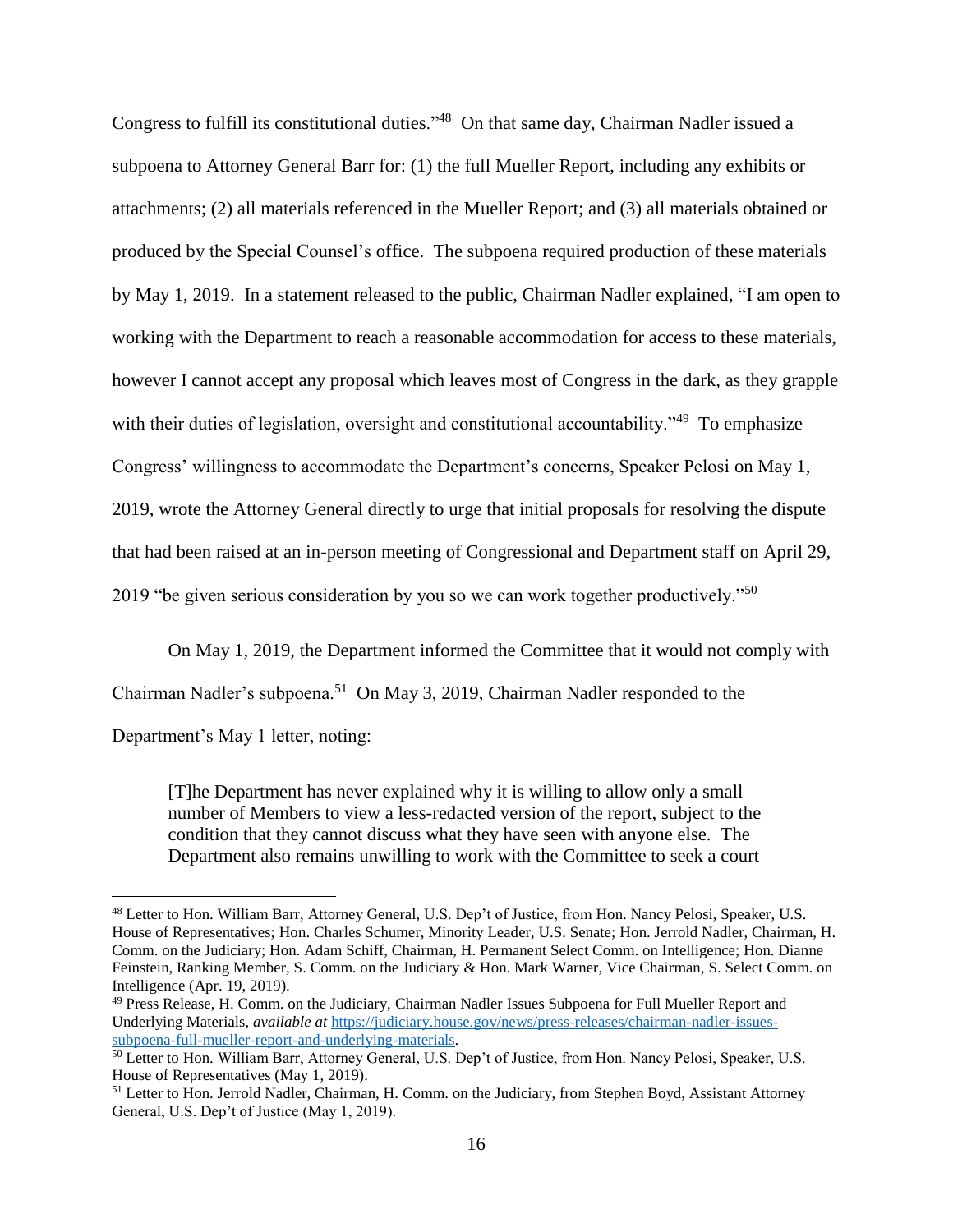order permitting disclosure of materials in the report that are subject to Federal Rule of Criminal Procedure 6(e). And the Department has offered no reason whatsoever for failing to produce the evidence underlying the report, except for a complaint that there is too much of it and a vague assertion about the sensitivity of law enforcement files.<sup>52</sup>

Chairman Nadler also observed that Attorney General Barr's "proposed conditions are a departure from accommodations made by previous Attorneys General of both parties."<sup>53</sup> The letter notes that the Department "produced more than 880,000 pages of sensitive investigative materials pertaining to its investigation of Hillary Clinton, as well as much other material relating to the then-ongoing Russia investigation."<sup>54</sup> The letter further notes that production "included highly classified material, notes from FBI interviews, internal text messages, and law enforcement memoranda" and that in the "most recent prior instance in which the Department conducted an investigation of a sitting President, Kenneth Starr produced a 445-page report to Congress along with 18 boxes of accompanying evidence.<sup>55</sup>

Chairman Nadler nonetheless communicated his continued willingness to "negotiate a reasonable accommodation with the Department."<sup>56</sup> Chairman Nadler renewed his request that the "Department work jointly with Congress to seek a court order permitting disclosure of materials covered by Rule 6(e)"; offered to prioritize a "specific, defined set of underlying investigative and evidentiary materials for immediate production," namely the "investigative and evidentiary materials specifically cited in the report"; and indicated he was "prepared to discuss

<sup>52</sup> Letter to Stephen Boyd, Assistant Attorney General, U.S. Department of Justice, from Hon. Jerrold Nadler, Chairman, H. Comm. on the Judiciary (May 3, 2019).

<sup>53</sup> *Id.* <sup>54</sup> *Id.*

<sup>55</sup> *Id.*

<sup>56</sup> *Id.*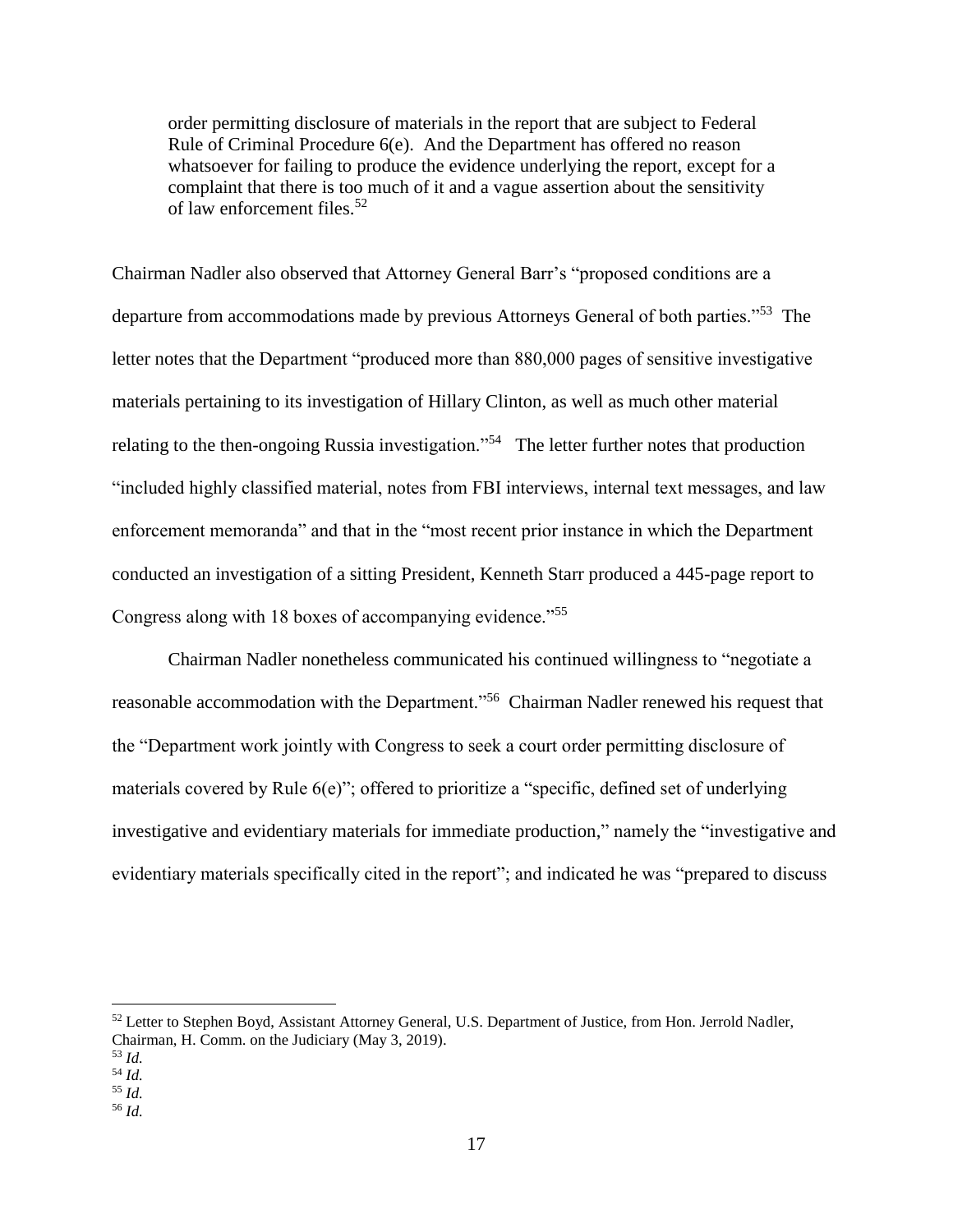limiting and prioritizing our request . . . for other underlying evidence obtained by the Special Counsel's office."<sup>57</sup>

# **II. Need for the Legislation**

# A. *Authority and Legislative Purpose*

The Committee on the Judiciary is a standing Committee of the House of Representatives, duly established pursuant to the Rules of the House of Representatives, which are adopted pursuant to the Rulemaking Clause of the Constitution.<sup>58</sup> House Rule  $X(l)$  grants to the Committee legislative and oversight jurisdiction over, *inter alia*, "judicial proceedings, civil and criminal,"; "criminal law enforcement"; the "application, administration, execution, and effectiveness of laws and programs addressing subjects within its jurisdiction"; the "operation of Federal agencies and entities having responsibilities for the administration and execution of laws and programs addressing subjects within its jurisdiction"; and any conditions or circumstances that may indicate the necessity or desirability of enacting new or additional legislation addressing subjects within its jurisdiction."

House Rule XI specifically authorizes the Committee and its subcommittees to "require, by subpoena or otherwise, the attendance and testimony of such witnesses and the production of such books, records, correspondence, memoranda, papers, and documents as it considers necessary." The Rule also provides that the "power to authorize and issue subpoenas" may be delegated to the Committee Chairman.

 $\overline{a}$ <sup>57</sup> *Id*.

<sup>58</sup> U.S. CONST., art. I, § 5, cl. 2.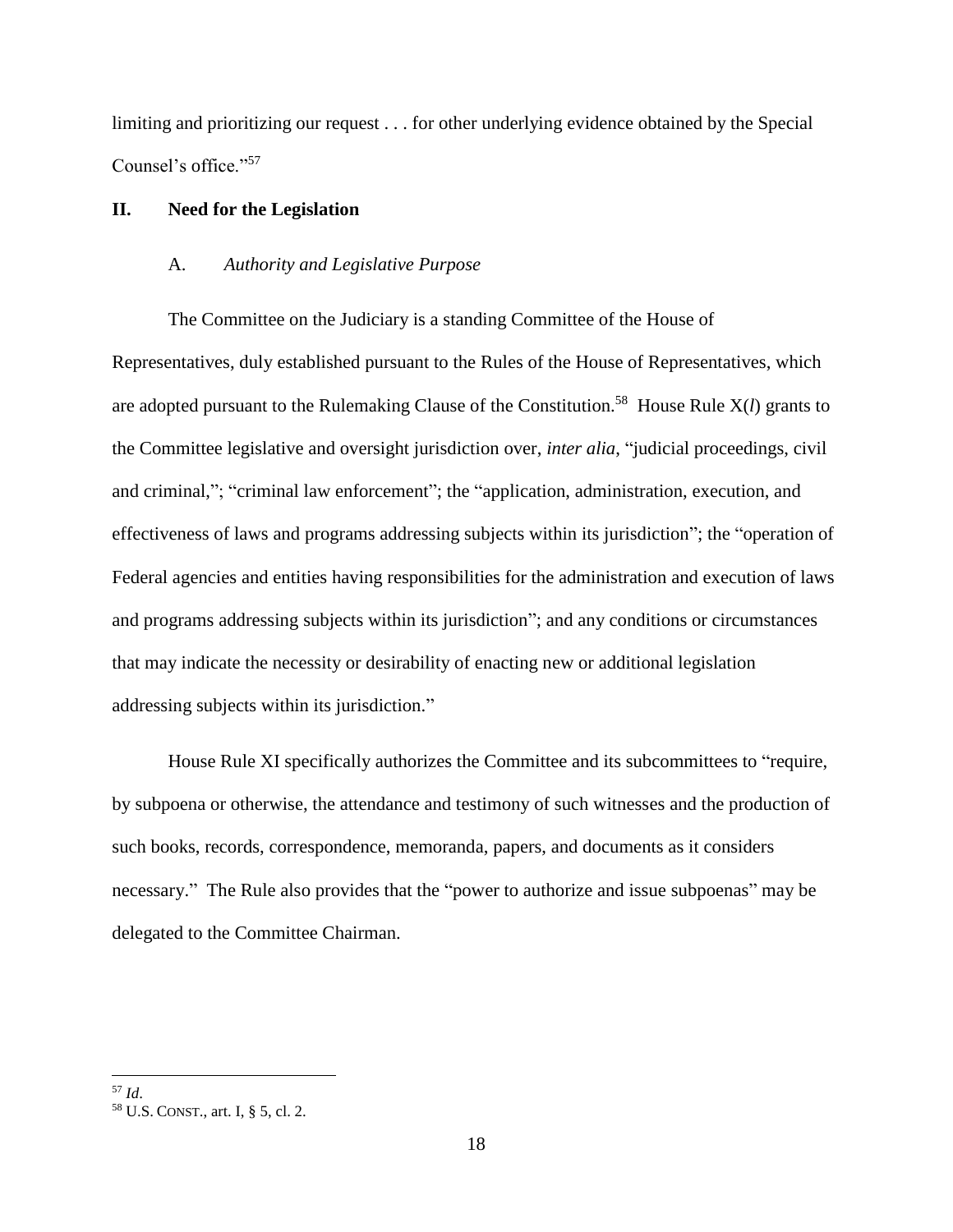The investigation into the alleged obstruction of justice, public corruption, and other abuses of power by President Donald Trump, his associates, and members of his Administration and related concerns is being undertaken pursuant to the full authority of the Committee under Rule X(*l*) and applicable law. The purposes of this investigation include: 1) investigating and exposing any possible malfeasance, abuse of power, corruption, obstruction of justice, or other misconduct on the part of the President or other members of his Administration; 2) considering whether the conduct uncovered may warrant amending or creating new federal authorities, including among other things, relating to election security, campaign finance, misuse of electronic data, and the types of obstructive conduct that the Mueller Report describes; and 3) considering whether any of the conduct described in the Special Counsel's Report warrants the Committee in taking any further steps under Congress' Article I powers. That includes whether to approve articles of impeachment with respect to the President or any other Administration official, as well as the consideration of other steps such as censure or issuing criminal, civil or administrative referrals. No determination has been made as to such further actions, and the Committee needs to review the unredacted report, the underlying evidence, and associated documents so that it can ascertain the facts and consider our next steps.<sup>59</sup>

# B. *Urgency*

 $\overline{a}$ 

Although the Committee has attempted to engage in accommodations with Attorney General Barr for several months, it can no longer afford to delay, and must resort to contempt proceedings. The Committee urgently requires access to the full, unredacted Mueller Report and

<sup>&</sup>lt;sup>59</sup> Several bills relevant to the legislative purpose of this investigation have already been introduced and referred to the Committee, including but not limited to: the Special Counsel Independence and Integrity Act, H.R. 197, 116th Cong (2019); the Special Counsel Reporting Act, H.R. 1357, 116th Cong. (2019); the Presidential Pardon Transparency Act, H.R. 1348, 116th Cong. (2019); and the For the People Act of 2019, H.R. 1, 116th Cong. (2019) (now pending in the Senate).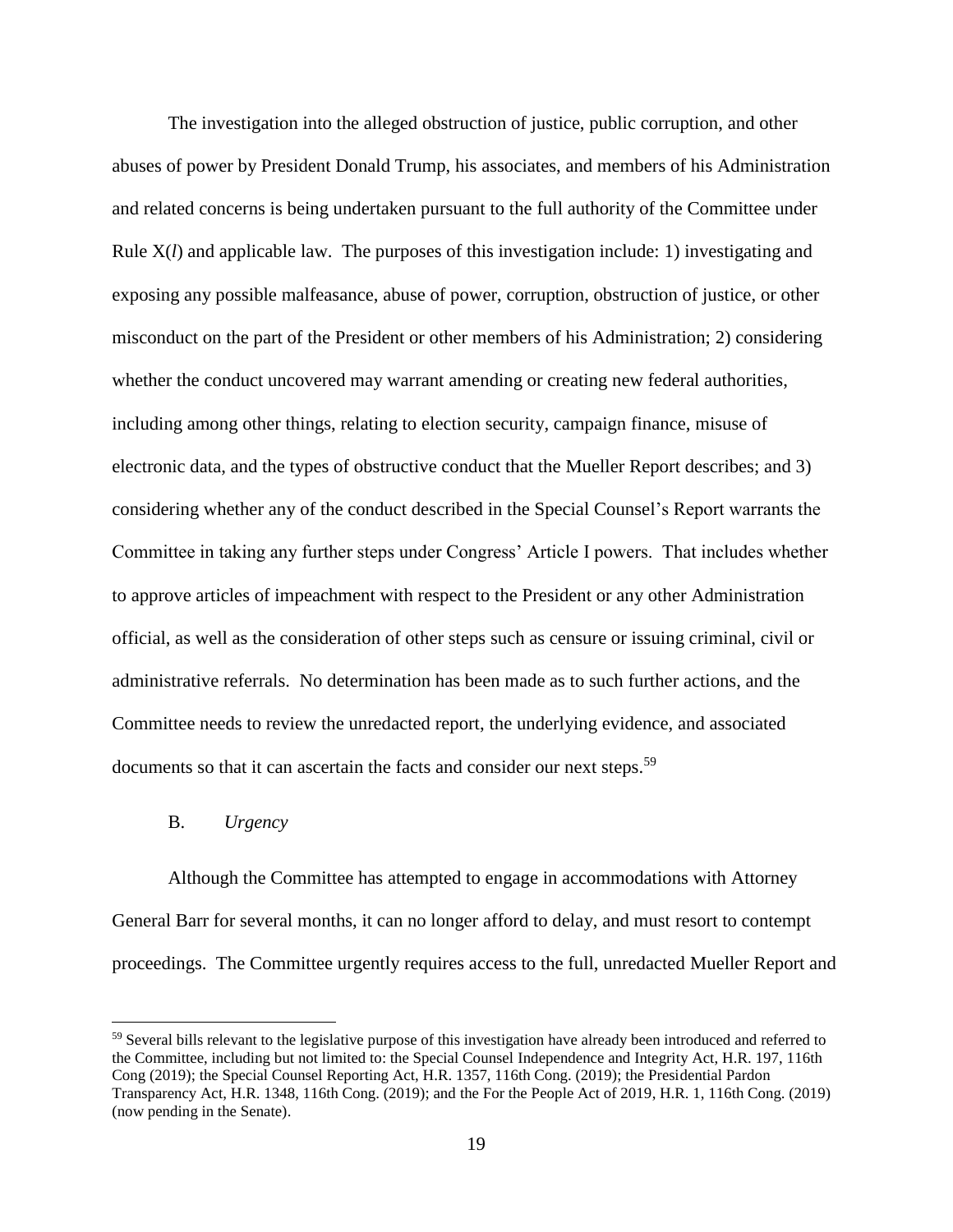to the investigatory and evidentiary materials cited in the Report. The Mueller Report describes the Russian government's extensive efforts to interfere in the 2016 presidential election "in sweeping and systematic fashion."<sup>60</sup> First, a Russian entity known as the "Internet Research Agency" (IRA) carried out a social media influence operation to "sow discord in the U.S. political system through what it termed 'information warfare."<sup>61</sup> Second, Russia's intelligence services hacked into computer networks associated with the Clinton campaign, stole hundreds of thousands of e-mails and other documents, and released those documents online.<sup>62</sup> Third, Russian intelligence services successfully compromised state computer networks; for example, they "gained access to a database containing information on millions of registered Illinois voters, and extracted data related to thousands of U.S. voters," and "targeted employees of…a voting technology company that developed software used by numerous U.S. counties to manage voter rolls, and installed malware on the company network."<sup>63</sup>

Russia's hostile actions against the United States and its democratic institutions are ongoing. The Justice Department has indicated in at least one other case that Russian influence efforts continued into the 2018 midterm elections.<sup>64</sup> With the 2020 elections looming, this threat to our democracy is at risk of recurrence, and Congress must act immediately to address it. Just recently, FBI Director Christopher Wray warned that Russia continues to pose a "very significant counterintelligence threat," and that the U.S. government "view[ed] 2018 as just kind of a dress rehearsal for the big show in 2020."<sup>65</sup> Earlier this year, the Director of National Intelligence

<sup>60</sup> Mueller Report Vol. I, at 1.

<sup>61</sup> *Id.* Vol. I, at 4.

<sup>62</sup> *Id.* Vol. I, at 4-5.

<sup>63</sup> *Id*. Vol. I, at 50-51.

<sup>64</sup> *See* Criminal Complaint ¶ 14, United States v. Khusyaynova, No. 1:18-mj-464 (E.D. Va. Sept. 28, 2018) (alleging Russian national participated in a conspiracy "to interfere with U.S. political and electoral processes, including the 2018 U.S. elections").

<sup>65</sup> Transcript, *A Conversation with Christopher Wray*, Council on Foreign Relations (Apr. 26, 2019).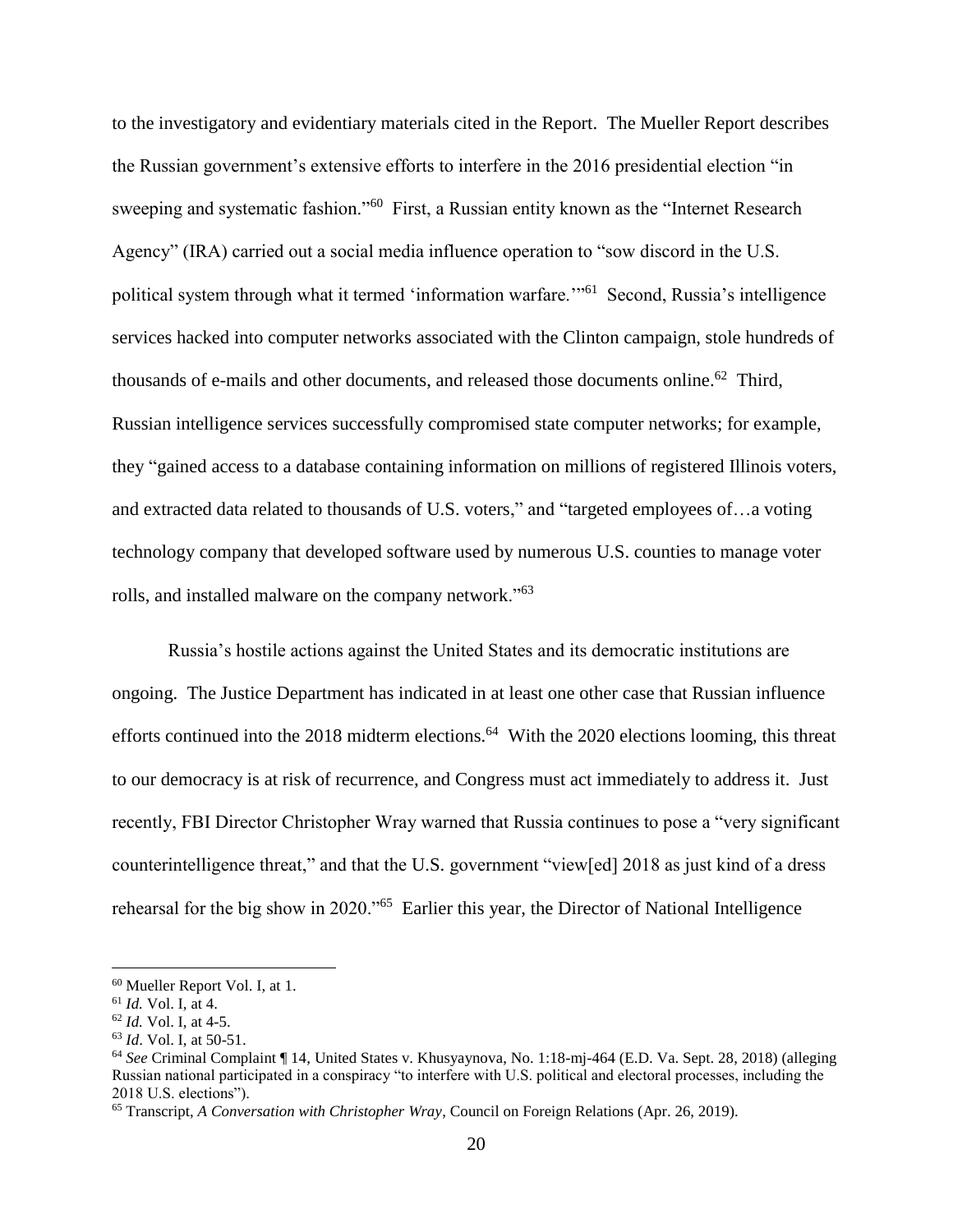similarly warned that Russia and other adversaries "probably are already looking to the 2020 U.S. election" to conduct malign influence operations and that "Moscow may employ additional influence toolkits—such as spreading disinformation, conducting hack-and-leak operations, or manipulating data—in a more targeted fashion to influence U.S. policy, actions, and elections."<sup>66</sup>

In the face of these efforts, and with the 2020 elections approaching, the Committee requires the most complete possible understanding of Russia's influence and hacking operations. Among other things, the Committee must be permitted to assess whether the Department and the FBI are devoting sufficient resources to the growing threat, and to consider remedial legislation such as criminal penalties targeting election inference activities or the use of illegally acquired data. In its current form, sections of the Mueller Report describing the structure and actions taken by the IRA are heavily redacted.<sup>67</sup> Sections of the Mueller Report describing the hacking activities undertaken by Russian intelligence services likewise contain significant redactions, which impair the ability of the Committee to gain a complete understanding of Russia's actions.<sup>68</sup> Without this information, the Committee is unable to fully perform its responsibility to protect the impending 2020 elections—and thus our democracy itself—from a recurrence of Russian interference.

President Trump's repeated efforts to obstruct and derail the Special Counsel's investigations also pose grave concerns. Volume II of Special Counsel Mueller's Report details "multiple acts by the President that were capable of exerting undue influence over law enforcement investigations, including the Russian-interference and obstruction investigations."<sup>69</sup>

<sup>66</sup> Daniel R. Coats, Director of National Intelligence, *Worldwide Threat Assessment of the U.S. Intelligence Community* (Jan. 29, 2019).

<sup>67</sup> Mueller Report, Vol. I, at 15-35.

<sup>68</sup> *Id.* Vol. I, at 35-51.

<sup>69</sup> *Id.* Vol. II, at 157.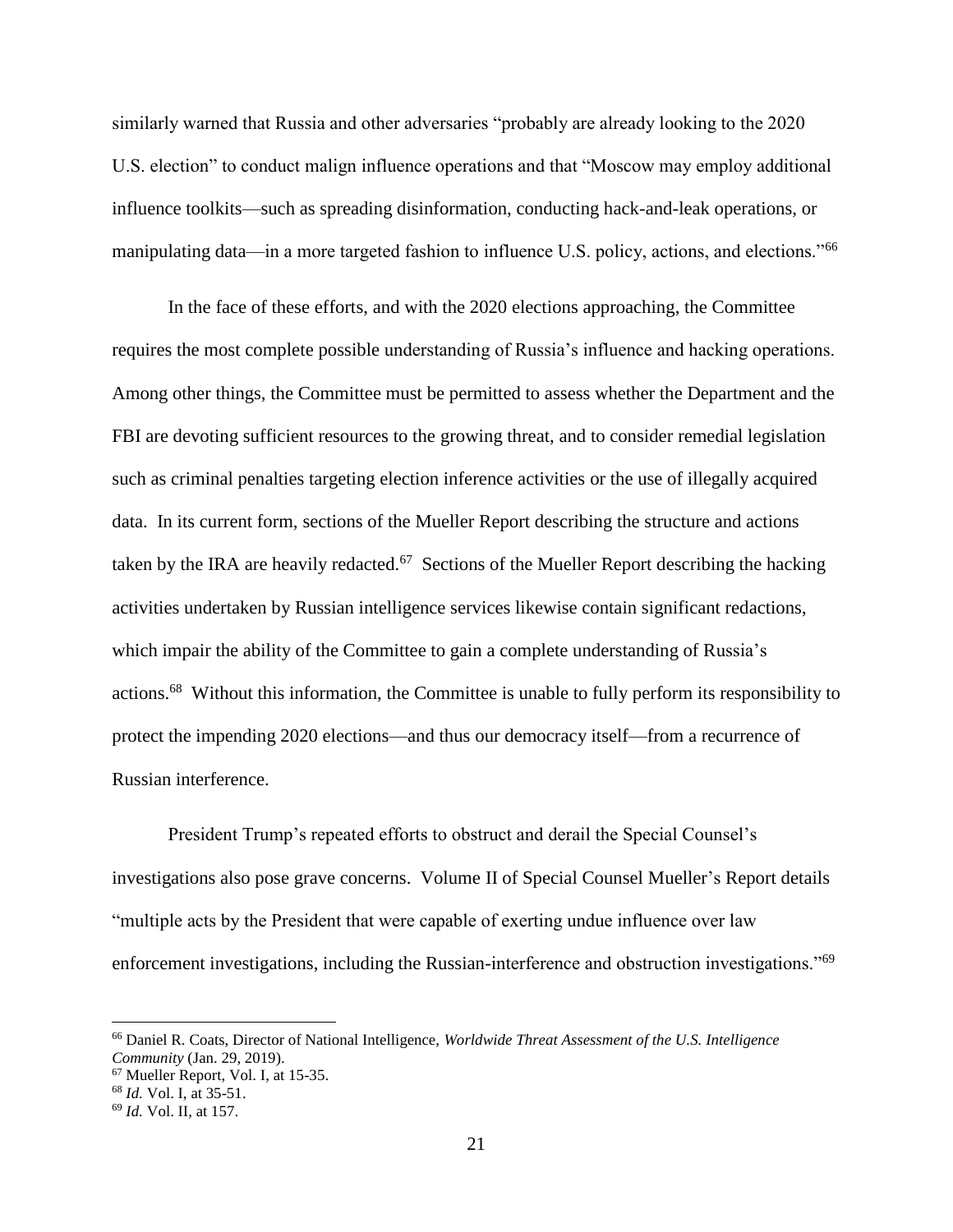The President's efforts increased in intensity over time. Once he "became aware that his own conduct was being investigated in an obstruction-of-justice inquiry, he engaged in a second phase of conduct, involving public attacks on the investigation, non-public efforts to control it, and efforts in both public and private to encourage witnesses not to cooperate with the investigation."<sup>70</sup> These actions "ranged from efforts to remove the Special Counsel and to reverse the effect of the Attorney General's recusal; to the attempted use of official power to limit the scope of the investigation; to direct and indirect contacts with witnesses with the potential to influence their testimony."<sup>71</sup> In order to carry out this campaign of obstruction, President Trump "sought to use his official power outside of usual channels," including by conducting "one-on-one meetings" with Administration officials or other advisors and by contacting the Attorney General about the Russia investigation after he had been explicitly counseled against doing so.<sup>72</sup>

The Mueller Report contains evidence that in the wake of an attack by a hostile nation against American democratic institutions, President Trump's response was to undermine the investigation rather than take action against the perpetrators. The facts recounted in the Mueller Report make clear the Committee's interest in obtaining further, more detailed information. For example, the Mueller Report states that when the President learned that he himself was under investigation for obstruction, the President "directed McGahn to call Rosenstein to have the Special Counsel removed."<sup>73</sup> At one point the President went so far as to direct White House Counsel Don McGahn to call Deputy Attorney General Rosenstein and inform him that

<sup>70</sup> *Id*. Vol. II, at 7.

<sup>71</sup> *Id.* Vol. II, at 157.

<sup>72</sup> *Id.*; *see also e.g.*, *id.* Vol. II at 50-51 (President Trump pulled Attorney General Sessions aside to ask that he "unrecuse" himself from the Russia investigation after the White House Counsel's office directed that Sessions should not be contacted about the matter).

<sup>73</sup> *Id.* Vol. II, at 88.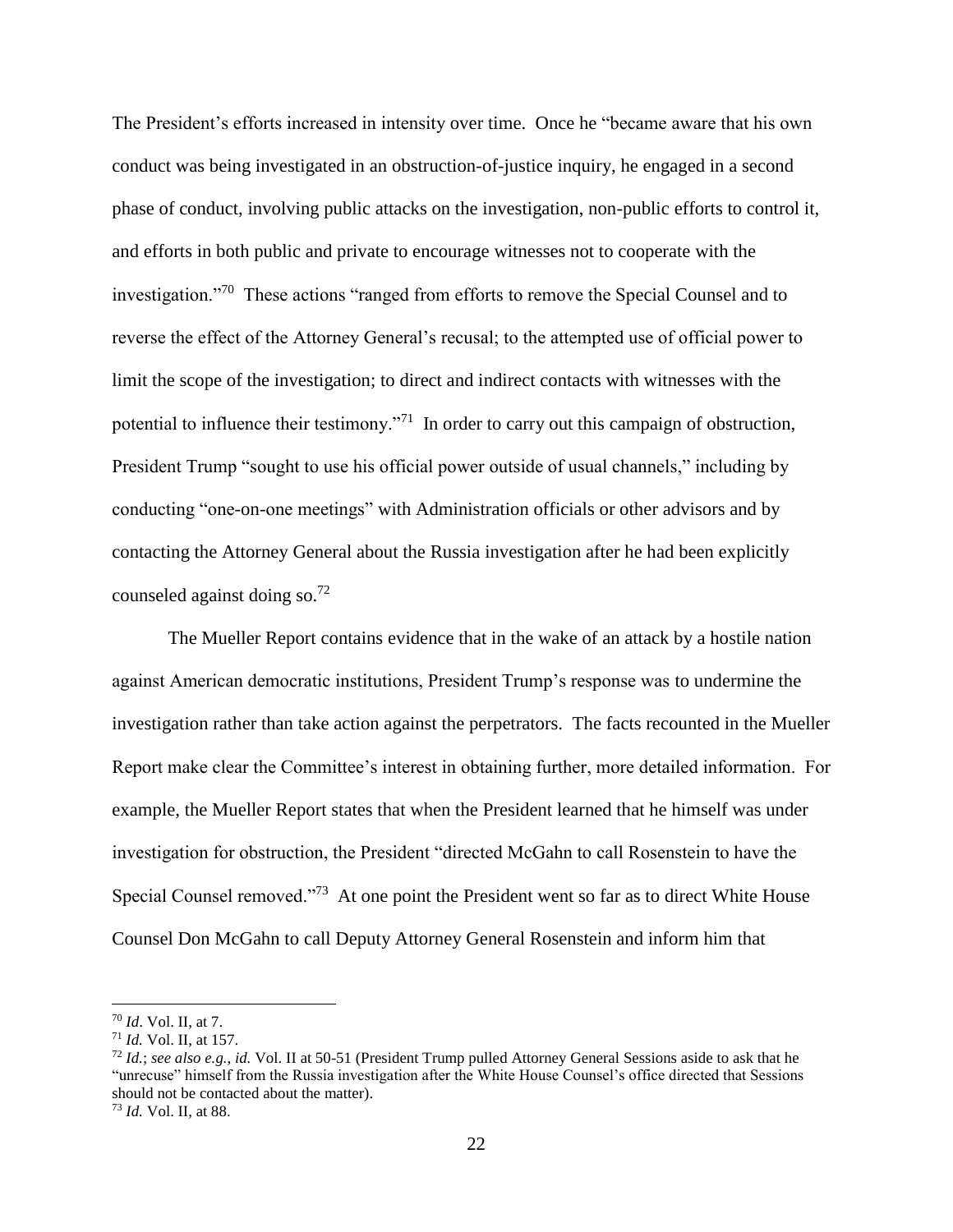"'Mueller has conflicts and can't be the Special Counsel."<sup>74</sup> The President later "asked McGahn in [a] meeting why he had told Special Counsel's Office investigators that the President had told him to have the Special Counsel removed"<sup>75</sup> and ordered Mr. McGahn to issue a "statement denying that he had been asked to fire the Special Counsel and that he had threatened to quit in protest."<sup>76</sup>

Furthermore, the Mueller Report notes that the President attempted to have Attorney General "Sessions reverse his recusal [and] take control of the Special Counsel's investigation."<sup>77</sup> The President repeatedly tried to order Attorney General Sessions to interfere in or limit the Special Counsel investigation, including meeting with Sessions alone and "suggest[ing] that Sessions should 'unrecuse' from the Russia investigation,"<sup>78</sup> and attempting to send a message through campaign advisor Corey Lewandowski asking that "Sessions limit the scope of the Russia investigation."<sup>79</sup> The President's "position as the head of the Executive Branch provided him with unique and powerful means of influencing official proceedings, subordinate officers, and potential witnesses."<sup>80</sup> This conduct also included discouraging associates such as his former personal attorney, Michael Cohen, from cooperating by using "inducements in the form of positive messages in an effort to get Cohen not to cooperate, and then turn[ing] to attacks and intimidation to deter the provision of information or undermine Cohen's credibility once Cohen began cooperating."<sup>81</sup> This also included using his private attorneys to dangle potential pardons to discourage former campaign chairman Paul Manafort

- <sup>76</sup> *Id.* Vol. II, at 114.
- <sup>77</sup> *Id.* Vol. II, at 107.
- <sup>78</sup>*Id.* Vol. II, at 51.
- <sup>79</sup> *Id.* Vol. II, at 90. <sup>80</sup> *Id.* Vol. II, at 7.

<sup>74</sup> *Id*.

<sup>75</sup> *Id.* Vol. II, at 117.

<sup>81</sup> *Id.* Vol. II, at 154.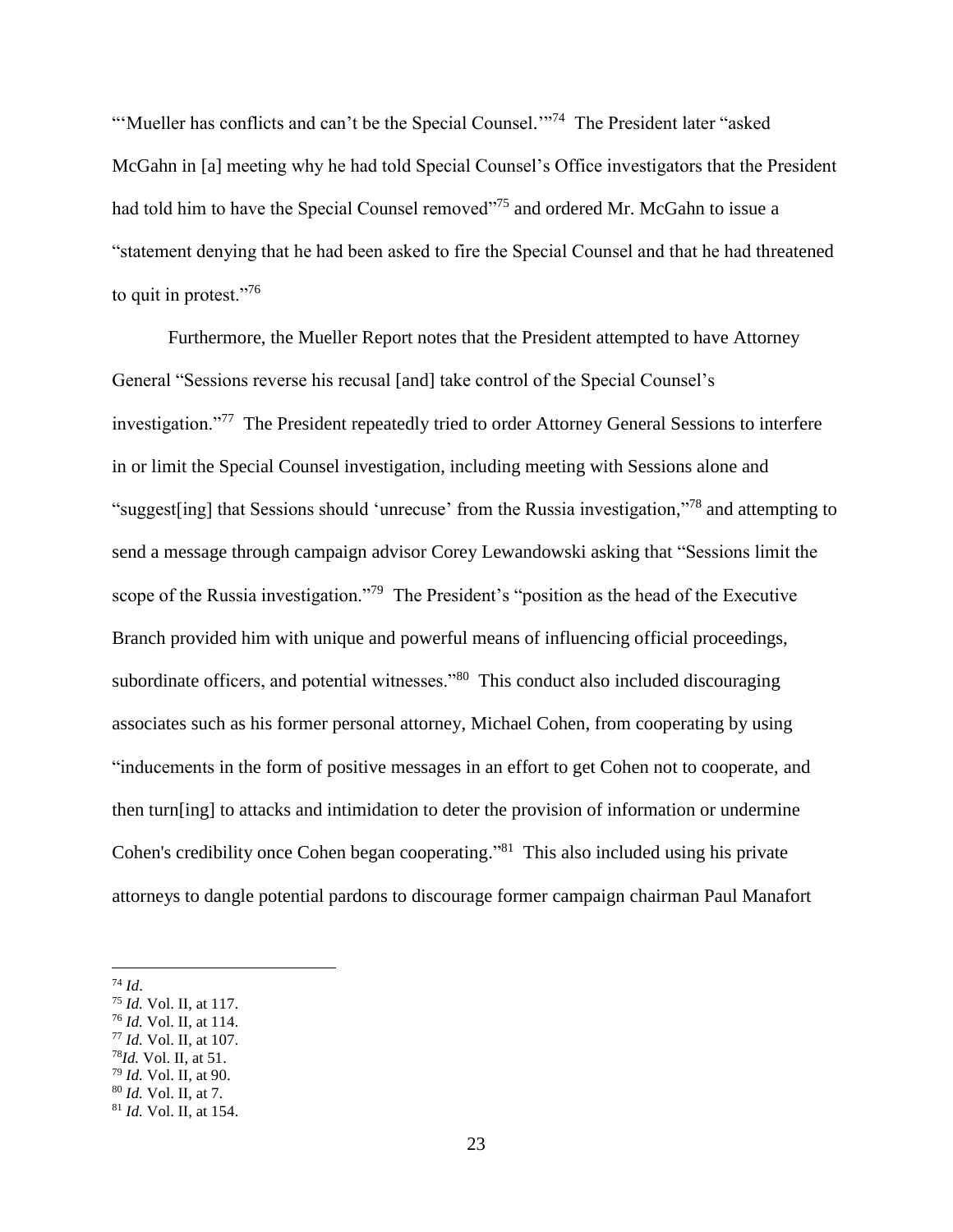from cooperating, such as by having Rudolph Giuliani make "repeated statements suggesting that a pardon was a possibility for Manafort, while also making it clear that the President did not want Manafort to 'flip' and cooperate with the government."<sup>82</sup>

In order to protect the rule of law, the Committee requires an immediate and more detailed accounting of these and other actions taken by the President. The Special Counsel "conducted a thorough factual investigation in order to preserve the evidence when memories were fresh and documentary materials were available."<sup>83</sup> As a result, the Committee has sought access to the fruits of that work—including investigative materials, such as interview reports, as well as evidence, such as contemporaneous notes taken by fact witnesses. The Committee urgently requires access to those materials to perform its core constitutional functions. The Special Counsel has expressly noted the need to avoid "preempt[ing] constitutional processes for addressing presidential misconduct,"<sup>84</sup> and affirmed that "Congress can validly make obstruction-of-justice statutes applicable to corruptly motivated official acts of the President without impermissibly undermining his Article II functions."<sup>85</sup> If the Committee is to proceed, it requires the unredacted Mueller Report and underlying materials without further delay.

As the Special Counsel further noted, the Department has a policy against indicting a sitting president, which the Special Counsel "accepted for purposes of exercising prosecutorial jurisdiction."<sup>86</sup> Congress is therefore the only body able to hold the President to account for improper conduct in our tripartite system, and urgently requires the subpoenaed material to determine whether and how to proceed with its constitutional duty to provide checks and

<sup>82</sup> *Id.* Vol. II, at 131.

<sup>83</sup> *Id.* Vol. II, at 2.

<sup>84</sup> *Id.* Vol. II, at 1.

<sup>85</sup> *Id.* Vol. II, at 171.

<sup>86</sup> *Id.*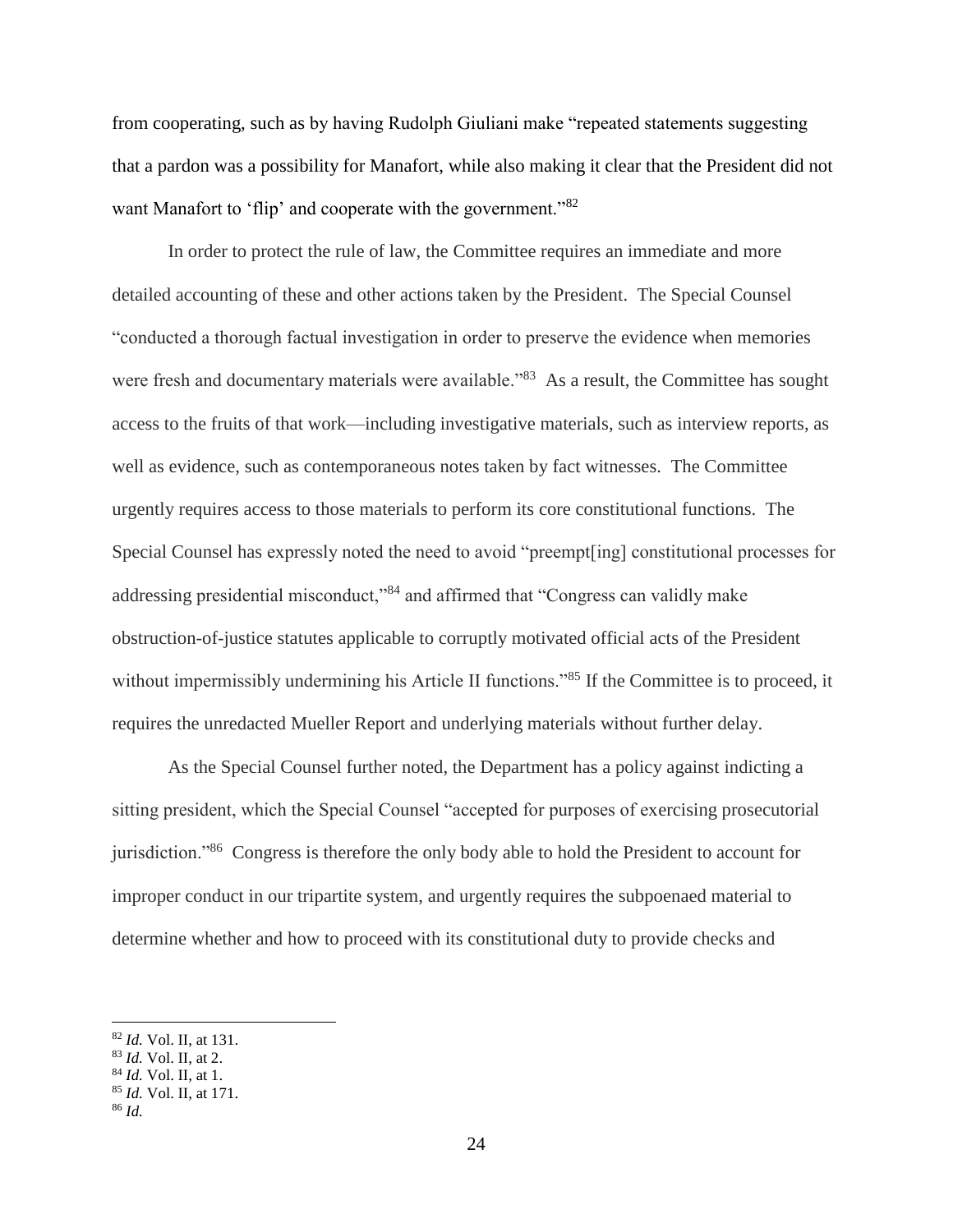balances on the President and Executive Branch. Otherwise, the President remains insulated from legal consequences and sits above the law. As the Special Counsel emphasized, in our system, "no person in this country is so high that he is above the law."<sup>87</sup>

# **HEARINGS**

For the purposes of section 103(i) of H. Res. 6 of the 116th Congress, the Committee's May 2, 2019 hearing on "Oversight of the U.S. Department of Justice: Report by Special Counsel Robert S. Mueller, III on the Investigation Into Russian Interference in the 2016 Presidential Election and Related Matters" was used to develop this Report: Attorney General Barr was scheduled at appear at this hearing, but failed to do so. In addition, the Committee held a related hearing on February 8, 2019 entitled "Oversight of the U.S. Department of Justice." Matthew Whitaker, Acting Attorney General, on behalf of U.S. Department of Justice, was the sole witness. The hearing considered various matters, including the Justice Department's role with respect to Special Counsel Mueller's investigation and his then-anticipated report.

Lastly, the Committee's Subcommittee on the Constitution, Civil Rights, and Civil Liberties held a hearing on March 27, 2019 on "Examining the Constitutional Role of the Pardon Power." The witnesses included Caroline Fredrickson, President, American Constitution Society for Law and Policy; Justin Florence, Legal Director, Protect Democracy; Andrew Kent, Professor of Law, Fordham University School of Law; and James Pfiffner, University Professor in the Schar School of Policy and Government, George Mason University. Despite the Committee's repeated outreach, it was unable to secure a Department witness from the Office of the Pardon Attorney for the hearing. The hearing considered the potential constitutional and legal limits on the president's power to grant clemency.

<sup>87</sup> *Id.* Vol. II at 181-82 (citations, quotation marks and brackets omitted).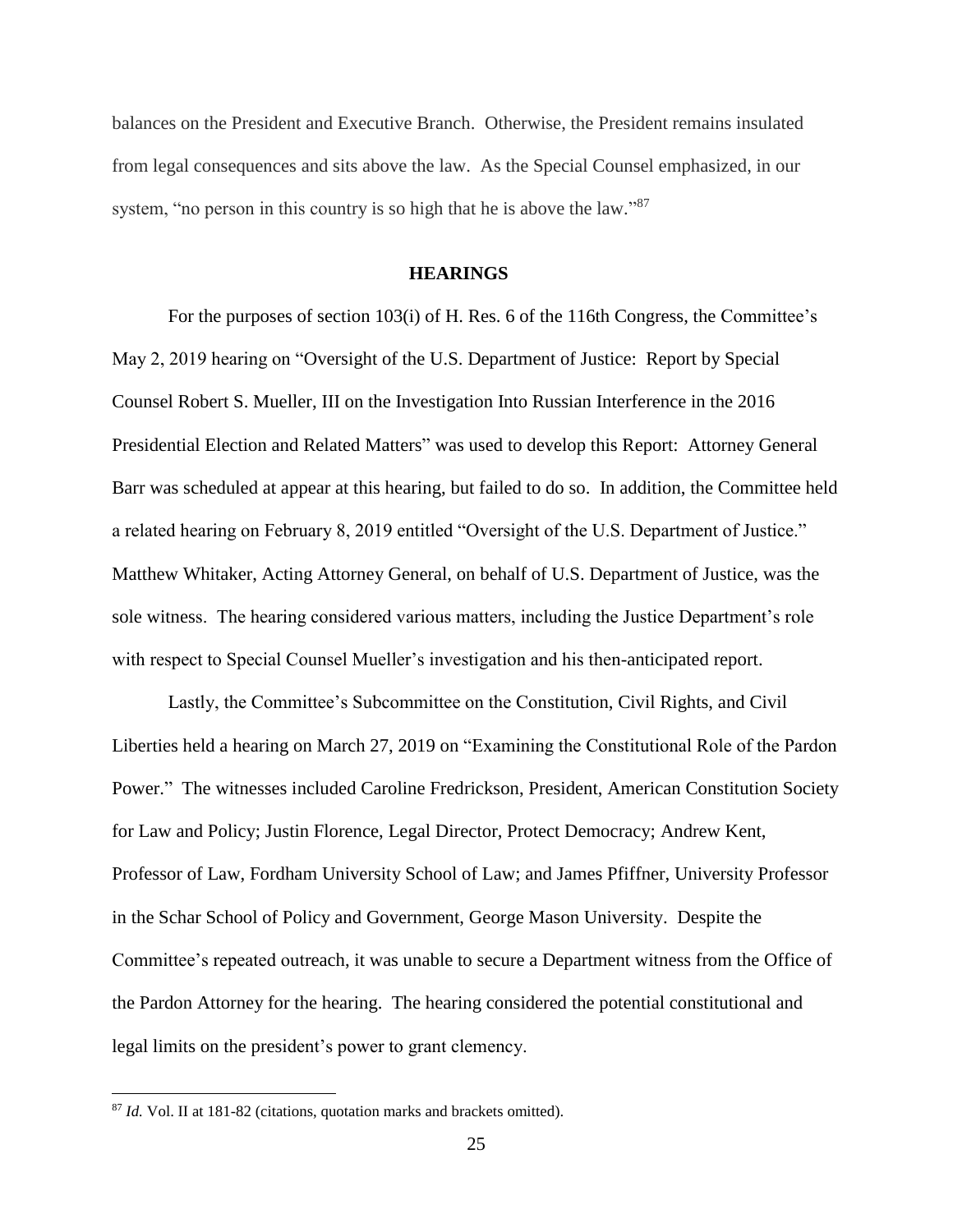#### **COMMITTEE CONSIDERATION**

On [date] , the Committee met in open session and ordered the Report favorably reported with [or without] an amendment, by a [specify: voice or rollcall vote of \_\_ to \_\_\_], a quorum being present.

#### **COMMITTEE VOTES**

In compliance with clause 3(b) of rule XIII of the Rules of the House of Representatives, the Committee advises that the following rollcall votes occurred during the Committee's consideration of the Report:

#### **COMMITTEE OVERSIGHT FINDINGS**

In compliance with clause  $3(c)(1)$  of rule XIII of the Rules of the House of Representatives, the Committee advises that the findings and recommendations of the Committee, based on oversight activities under clause 2(b)(1) of rule X of the Rules of the House of Representatives, are incorporated in the descriptive portions of this Report.

# **NEW BUDGET AUTHORITY AND TAX EXPENDITURES AND CONGRESSIONAL BUDGET OFFICE COST ESTIMATE**

With respect to the requirements of clause  $3(c)(2)$  of rule XIII of the Rules of the House of Representatives and section 308(a) of the Congressional Budget Act of 1974 and with respect to requirements of clause  $(3)(c)(3)$  of rule XIII of the Rules of the House of Representatives and section 402 of the Congressional Budget Act of 1974, the Committee has requested but not